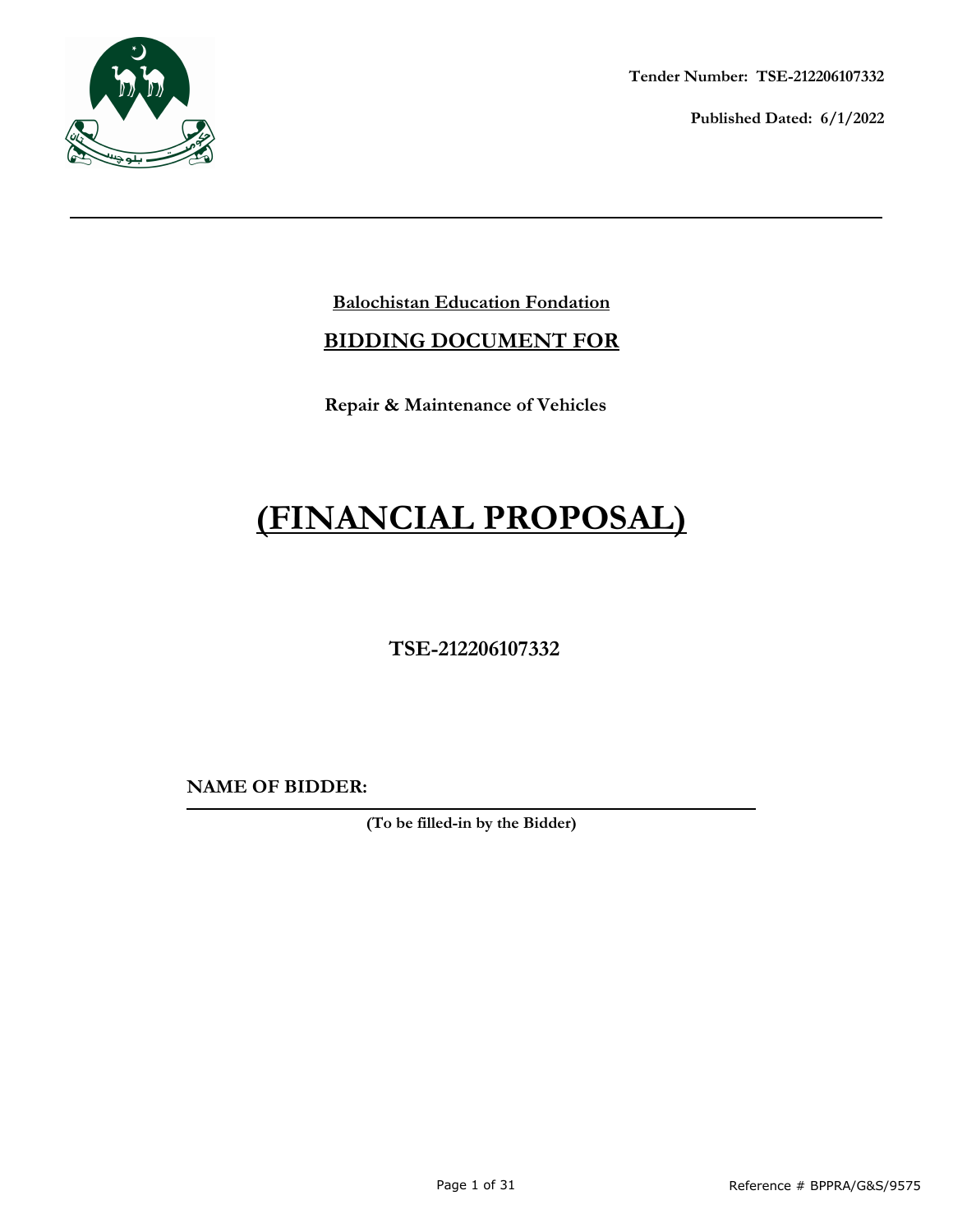#### **Letter of invitation for Bids:**

Sealed Tenders are invited under the Balochistan Public Procurement Rules (BPPR) - 2014 by the **Balochistan Education Fondation** from "Eligible Bidders" dealing in Sales and after - sale services(as applicable) of **Repair and Maintenance of Vehicles** as per details contained here - under:...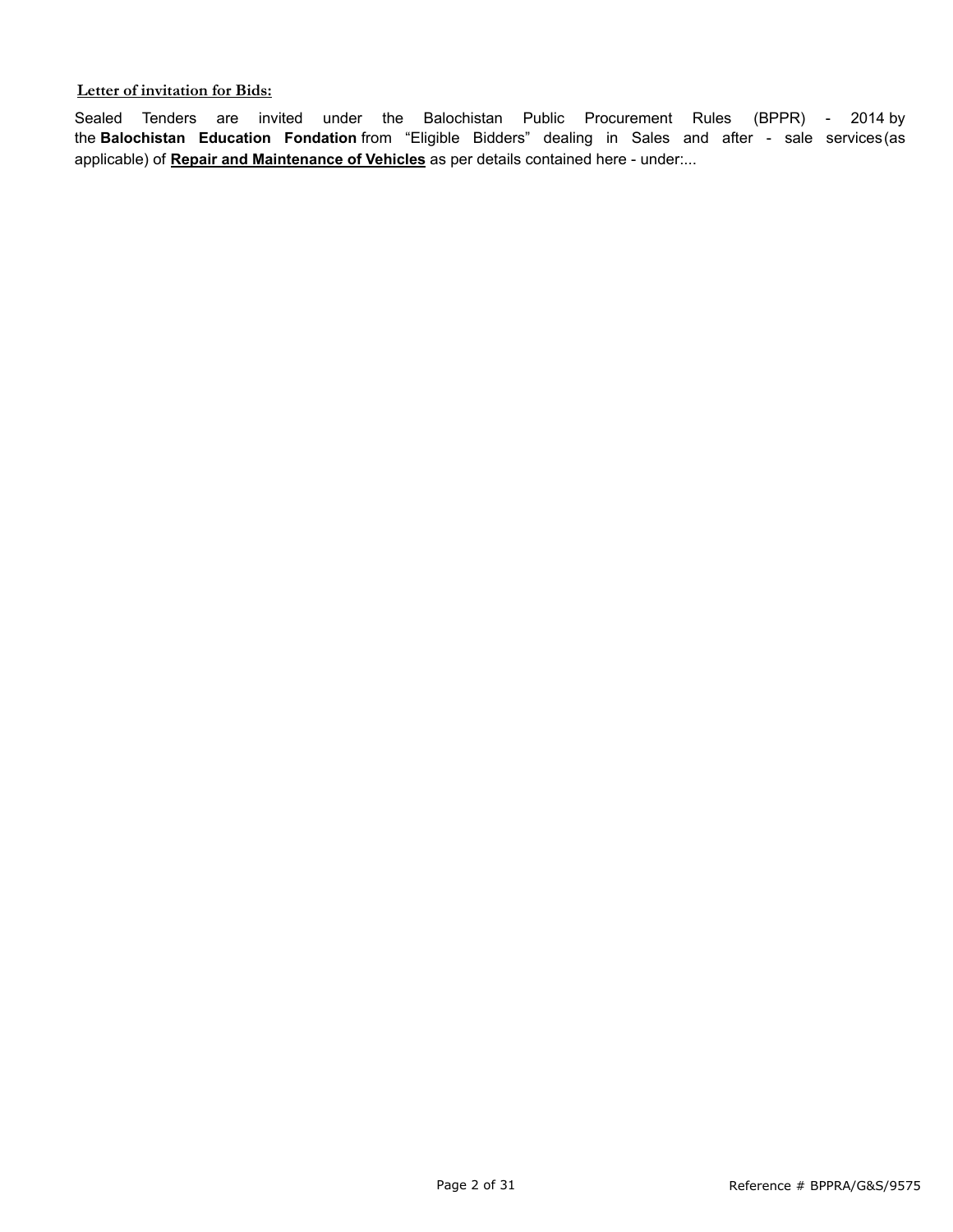| <b>Bidding Information</b>                 | Particulars                                                                                                                                                                                                                                                                                                                                                                                                     |
|--------------------------------------------|-----------------------------------------------------------------------------------------------------------------------------------------------------------------------------------------------------------------------------------------------------------------------------------------------------------------------------------------------------------------------------------------------------------------|
| Designation of Procurement<br>Officer      | Procurement Officer                                                                                                                                                                                                                                                                                                                                                                                             |
| Postal Address of the Procuring<br>Agency  | Quetta                                                                                                                                                                                                                                                                                                                                                                                                          |
| Phone Number & Fax Number                  | 0812301812,                                                                                                                                                                                                                                                                                                                                                                                                     |
| E-Mail Address & Website (If<br>Available) | nisar@bef.org.pk                                                                                                                                                                                                                                                                                                                                                                                                |
| <b>Bidding Procedure</b>                   | Single Stage One Envelope Bidding Procedure                                                                                                                                                                                                                                                                                                                                                                     |
| <b>Issuance of Bidding Documents</b>       | From HOUSE # 01/10/11, SHALIMAR CITY, NEAR NADRA<br><b>VERIFICATION CENTER, AIRPORT ROAD, QUETTA during</b><br>working hours up-to one working day prior to the opening of bids and from<br>BPPRA Website www.bppra.gob.pk TSE-212206107332<br>Note: Downloaded Bidding document DOES NOT REQUIRE<br>signature and stamp of the procurement officer and can freely be<br>downloaded and used from BPPRA website |
| Deadline for Submission of Bids            | Date June 16, 2022 & Time 10:30 AM through courier or may be dropped<br>in the Tender Box at the office of the Procuring Agency or the place of<br><b>Bid Opening</b>                                                                                                                                                                                                                                           |
| <b>Bidding Document Fee</b>                | Amount: 500 PKR.In the form of: Cash Deposit<br>Submission of Bidding Document fee is not a requirement for<br>issuance of the Bidding Document. It will be checked during the<br>eligibility evaluation                                                                                                                                                                                                        |
| <b>Bid Security</b>                        | Amount: 2.00 % of the Bid Value                                                                                                                                                                                                                                                                                                                                                                                 |
|                                            | Manner of Payment: Deposit at Call<br>in favor of: Balochistan Education Fondation                                                                                                                                                                                                                                                                                                                              |
| Performance Security                       | No                                                                                                                                                                                                                                                                                                                                                                                                              |
| Bid Validity Period (Days)                 | 90 Days.                                                                                                                                                                                                                                                                                                                                                                                                        |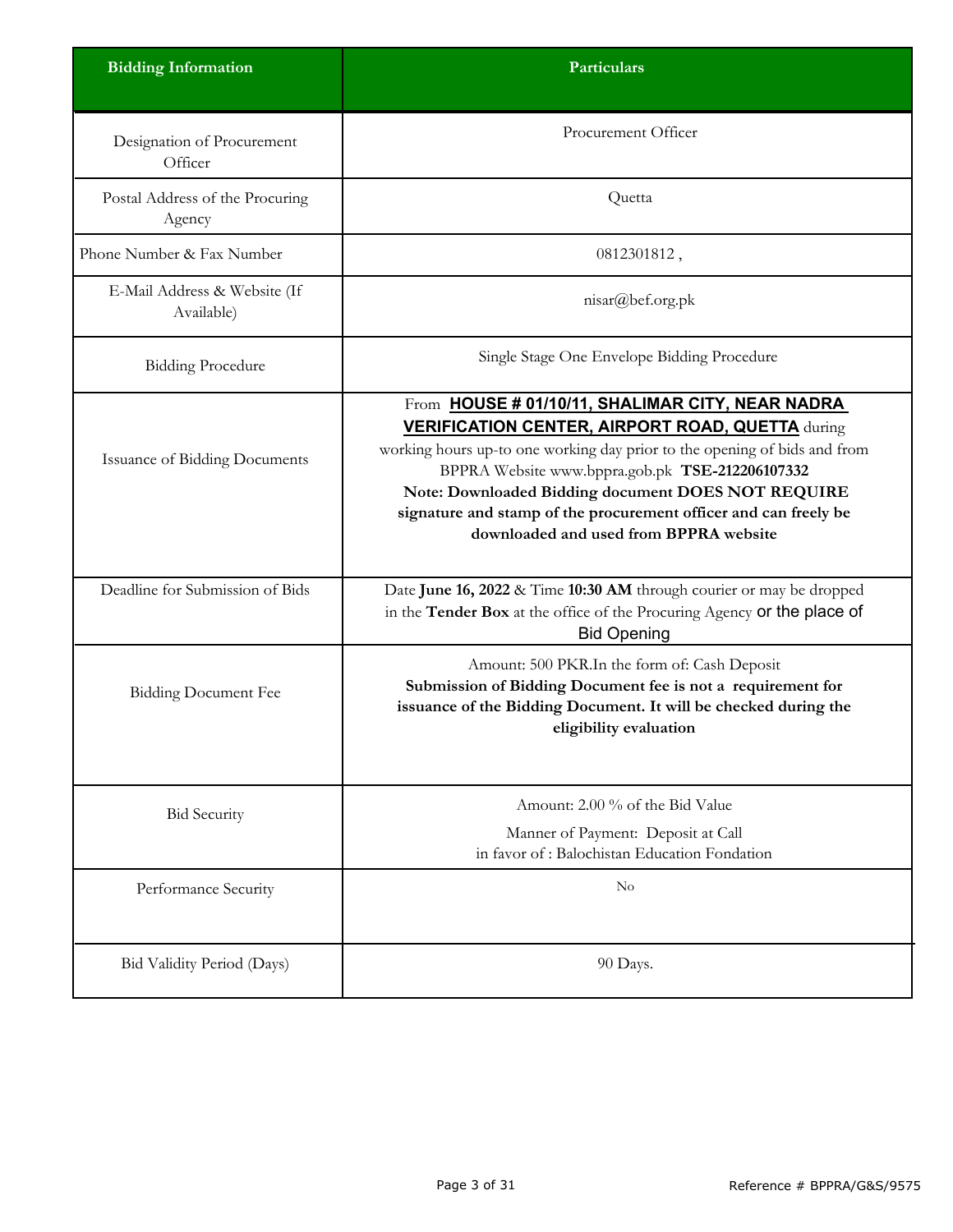# **Eligibility Criteria for Bidders:**

| S.No.          | <b>Bidders Eligibility Factor</b> | Requirement                                                                                                                | <b>Document Required</b>                                                                            |
|----------------|-----------------------------------|----------------------------------------------------------------------------------------------------------------------------|-----------------------------------------------------------------------------------------------------|
| $\mathbf{1}$   | Similar Assignment                | 3 Assignments of Similar<br>Nature and Complexity                                                                          | Copy's of Supply Order's with<br>relevant completion certificate's or<br><b>Inspection Report's</b> |
| $\overline{2}$ | Turn Over                         | Turn over of at least 5 PKR<br>Amount in 3 Subsequent<br>Previous Years                                                    | Supporting Bank Certificate of<br>Company's Bank Account                                            |
| $\mathfrak{Z}$ | Active Tax Payer                  | Presence in Active Tax<br>Payer List                                                                                       | NTN Certificate                                                                                     |
| $\overline{4}$ | Sales Tax                         | Sales Tax Certificate                                                                                                      | GST Registration Certificate                                                                        |
| 5              | Blacklisting                      | The bidding firm must not<br>be currently blacklisted by<br>any procuring agency of<br>Pakistan                            | Daclaration of non blacklisting on<br>company letter head by the bidder                             |
| 6              | Provision of Samples              | The Bidder may provide<br>sample of quoted items to<br>be examined by the<br>procurement committee as<br>and when required | During technical examination the<br>samples would be examined as the<br>case may be                 |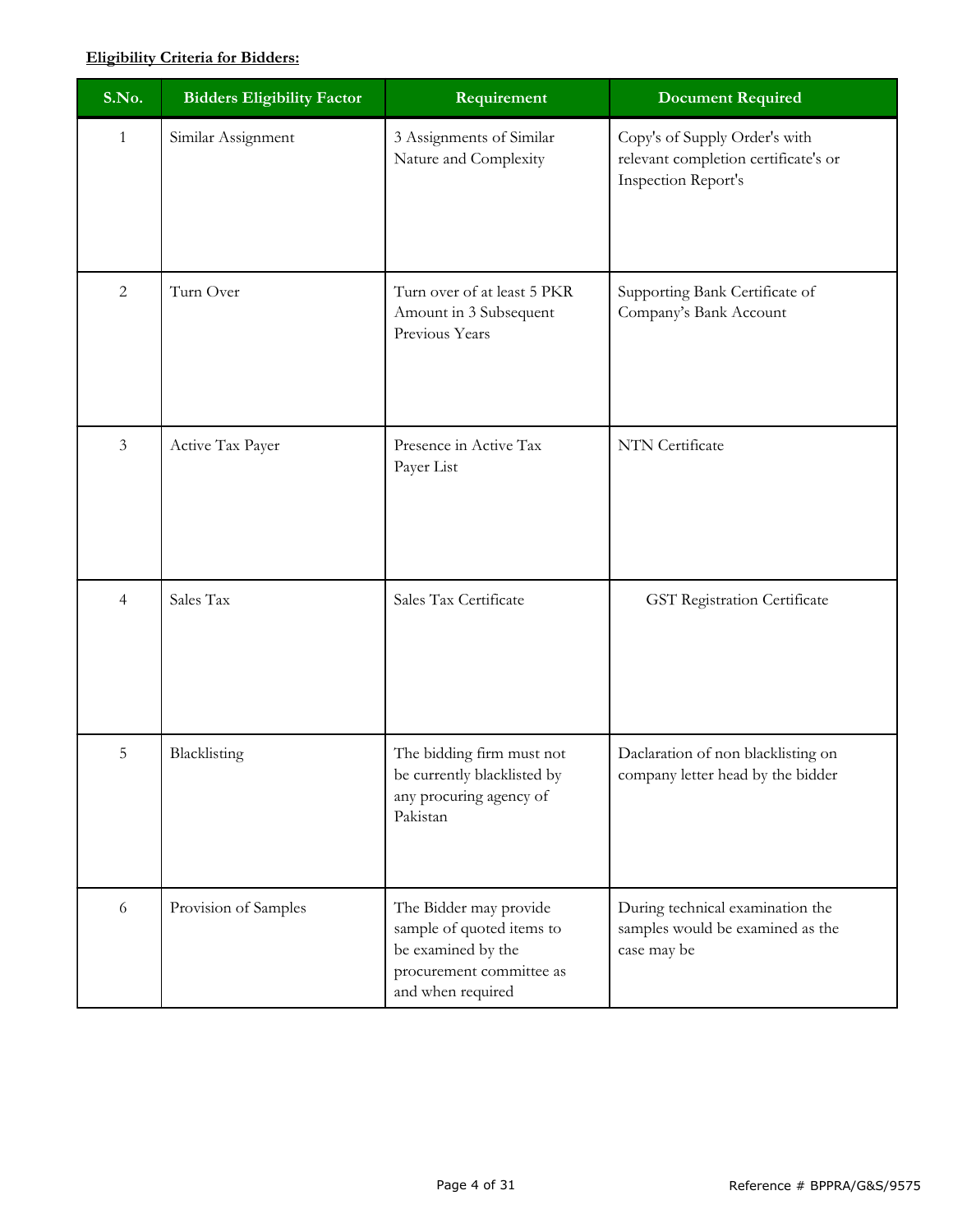| Lab Test | Must agree for complete<br>procedure of Lab test and<br>entire expense of it (where<br>applicable). | Entire lab test expenses shall be<br>borne by the firm/supplier |
|----------|-----------------------------------------------------------------------------------------------------|-----------------------------------------------------------------|
|          |                                                                                                     |                                                                 |

**NOTE: It is mandatory for the bidders to meet all the above-mentioned requirements of eligibility. In-case of not meeting any single requirement, the Bid shall be declared as "NON-RESPONSIVE"**

**Scope Of Work:**

# **Repair and Maintenance of Vehicles**

Purchase of Items and repair of work of vehicles is required for smooth running of vehicles in avoiding hindrances.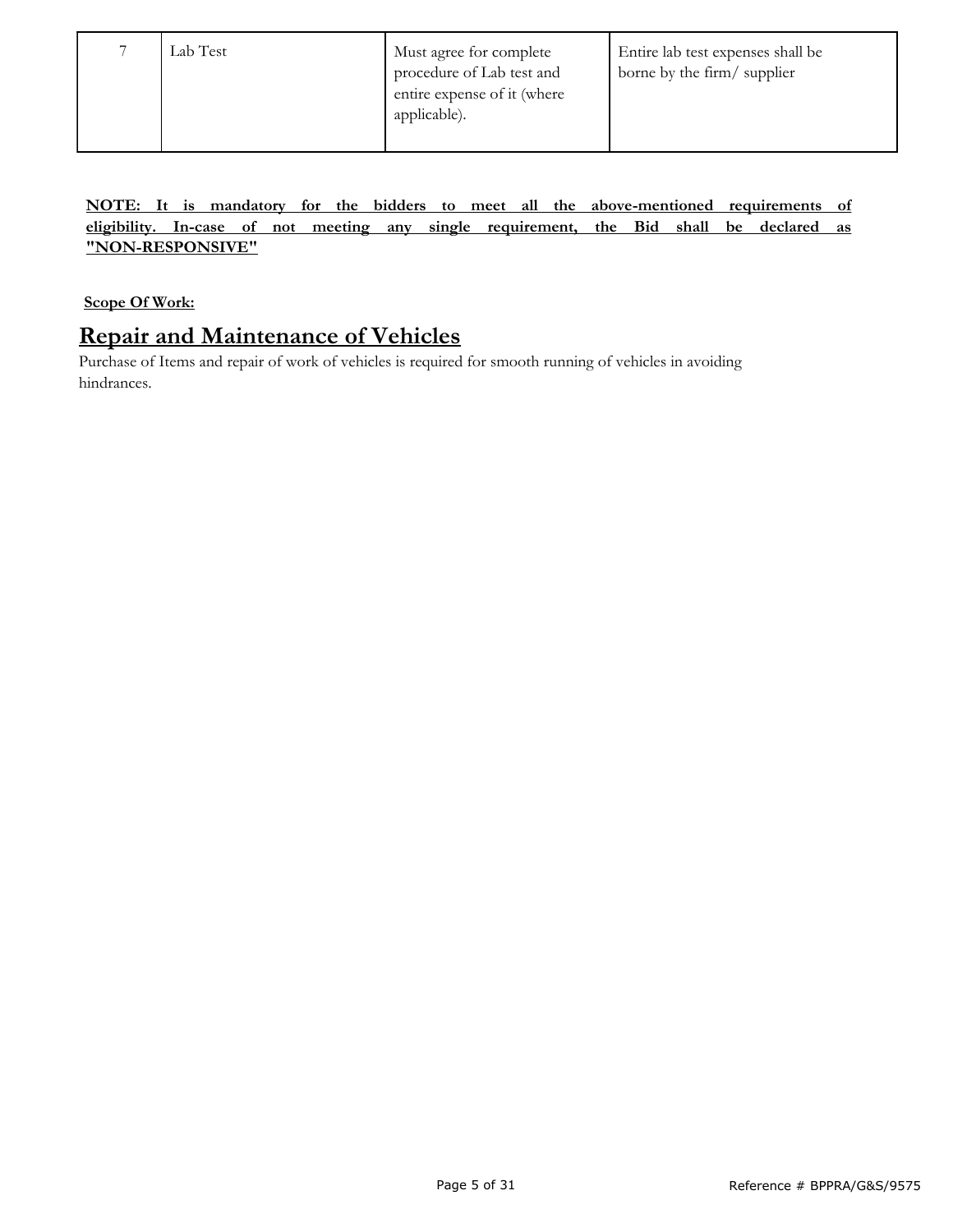# **Data-Sheet of the Assignment**

| S. No.         | <b>Item Name</b>                                    | $*$ Qty      | Item Details / Specification                                                                   | Mandatory |
|----------------|-----------------------------------------------------|--------------|------------------------------------------------------------------------------------------------|-----------|
| $\mathbf{1}$   | 78181501-Vehicle body<br>repair or painting service | $\mathbf{1}$ | • Tyre: Tyre 175-70 R13 (Imported) Quantity 16<br>Unit for Car Cultus                          | Yes       |
|                |                                                     |              |                                                                                                |           |
|                |                                                     |              |                                                                                                |           |
|                |                                                     |              |                                                                                                |           |
|                |                                                     |              |                                                                                                |           |
|                |                                                     |              |                                                                                                |           |
| $\sqrt{2}$     | 78181501-Vehicle body<br>repair or painting service | $\mathbf{1}$ | Engine<br>Overhauling:<br>Engine<br>Complete<br>$\bullet$<br>Overhauling (for Cultus QAW-8555) | Yes       |
|                |                                                     |              |                                                                                                |           |
|                |                                                     |              |                                                                                                |           |
|                |                                                     |              |                                                                                                |           |
|                |                                                     |              |                                                                                                |           |
|                |                                                     |              |                                                                                                |           |
| $\mathfrak{Z}$ | 78181501-Vehicle body<br>repair or painting service | $\mathbf{1}$ | · Side Indicator: 01 set required side indicator<br>(for Cultus QAW-8556)                      | Yes       |
|                |                                                     |              |                                                                                                |           |
|                |                                                     |              |                                                                                                |           |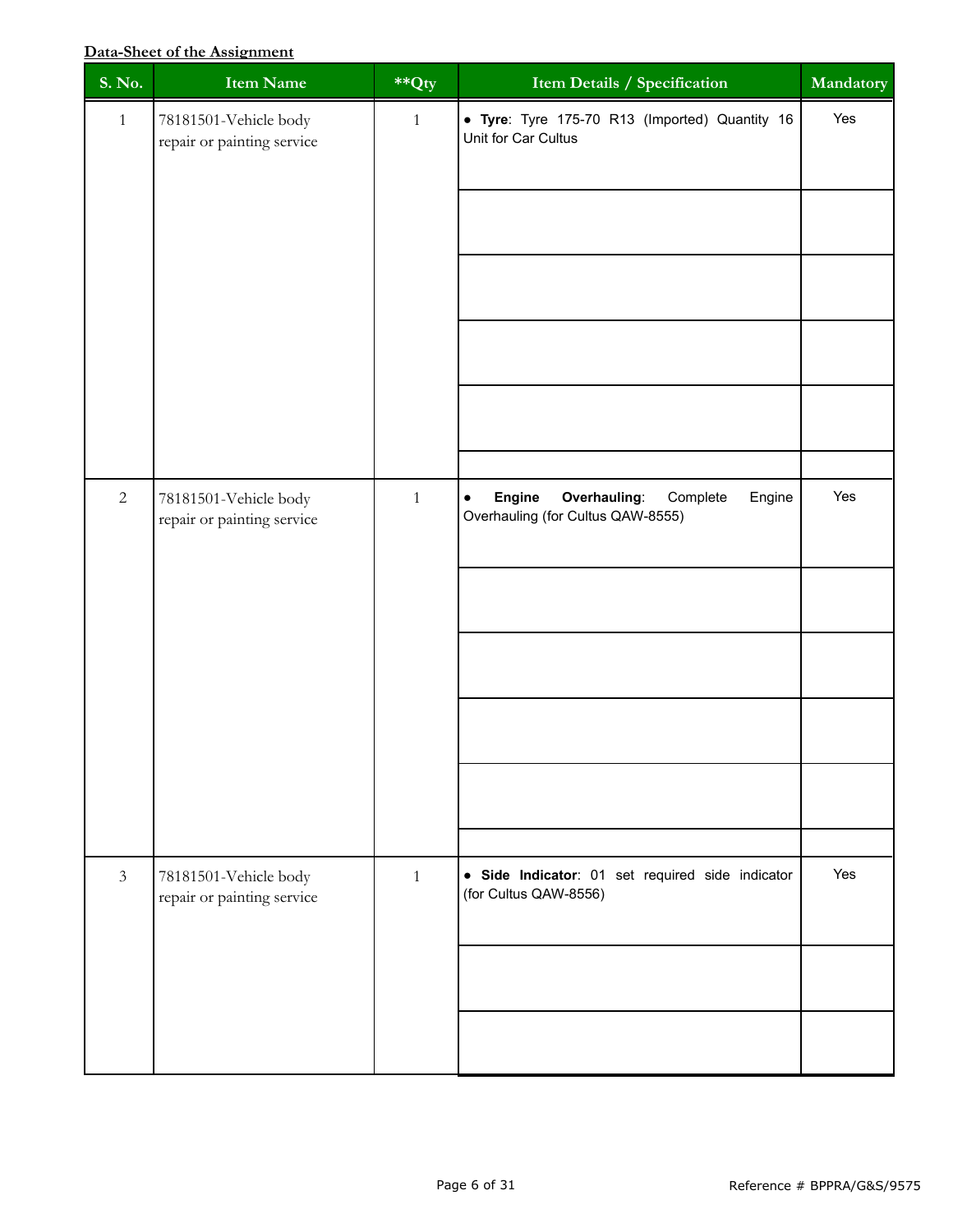| $\overline{4}$ | 78181501-Vehicle body<br>repair or painting service | $1\,$        | • Front Rear Bumper with color: 01 unit<br>required Front Rear Bumper with color (for Cultus<br>QAW-8557) | Yes |
|----------------|-----------------------------------------------------|--------------|-----------------------------------------------------------------------------------------------------------|-----|
| $\overline{5}$ | 78181501-Vehicle body<br>repair or painting service | $\mathbf{1}$ | • Kainchi with Bushes: 01 set required Kainchi<br>and Bushes (for Cultus QAW-8558)                        | Yes |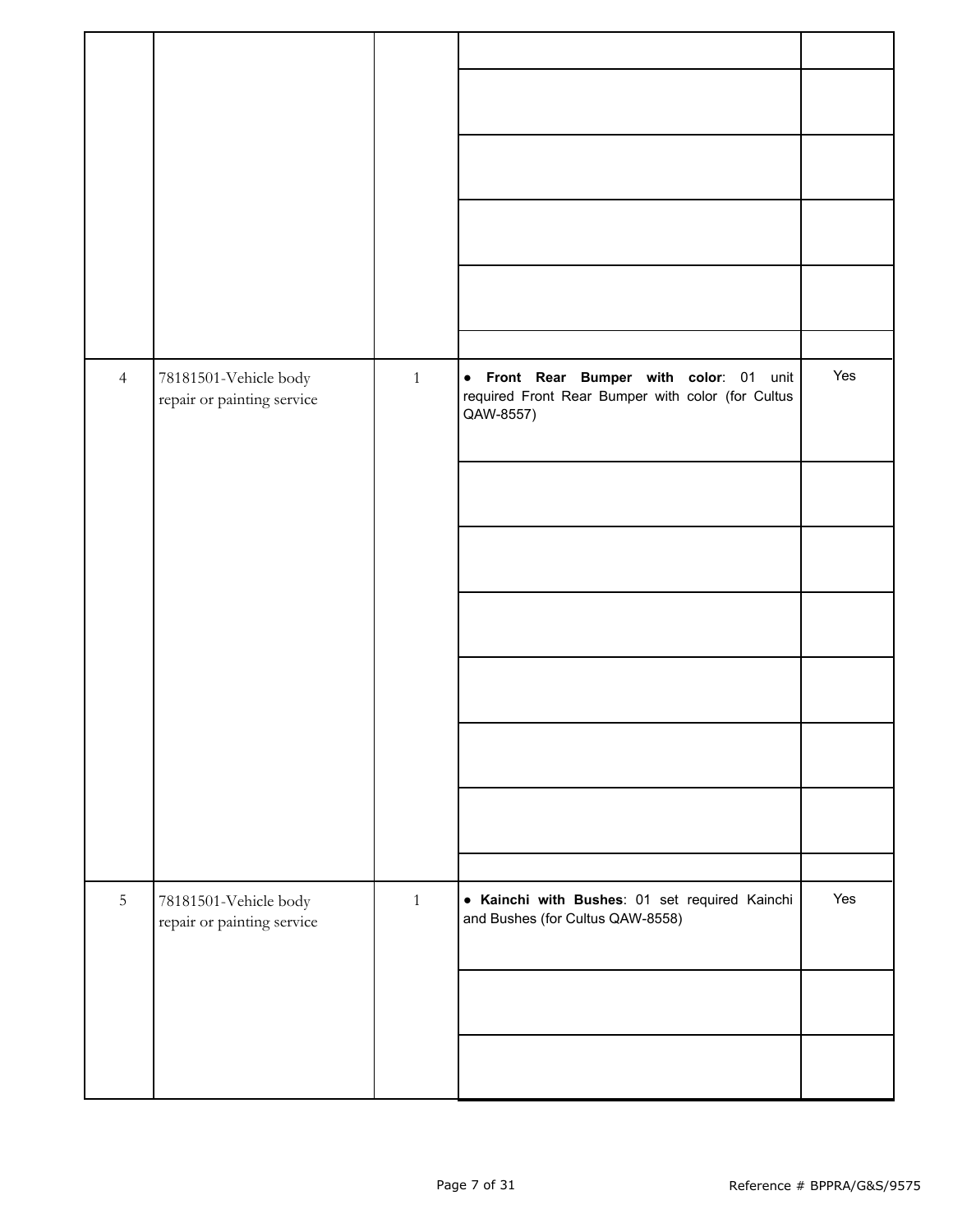| 6                | 78181501-Vehicle body<br>repair or painting service | $\mathbf{1}$ | · Back Hub: 02 unit required Back Hub (for<br>Corolla Saloon 2D QAM-5005)                   | Yes |
|------------------|-----------------------------------------------------|--------------|---------------------------------------------------------------------------------------------|-----|
| $\boldsymbol{7}$ | 78181501-Vehicle body<br>repair or painting service | $\mathbf{1}$ | Bairing: 01 Unit required Centre<br>• Centre<br>Bairing (for Double Cabin VIGO 5L QAP-5932) | Yes |

8 78181501-Vehicle body repair or painting service  1 ● **First Aid Box**: 08 Unit required First Aid Box with Medicines Yes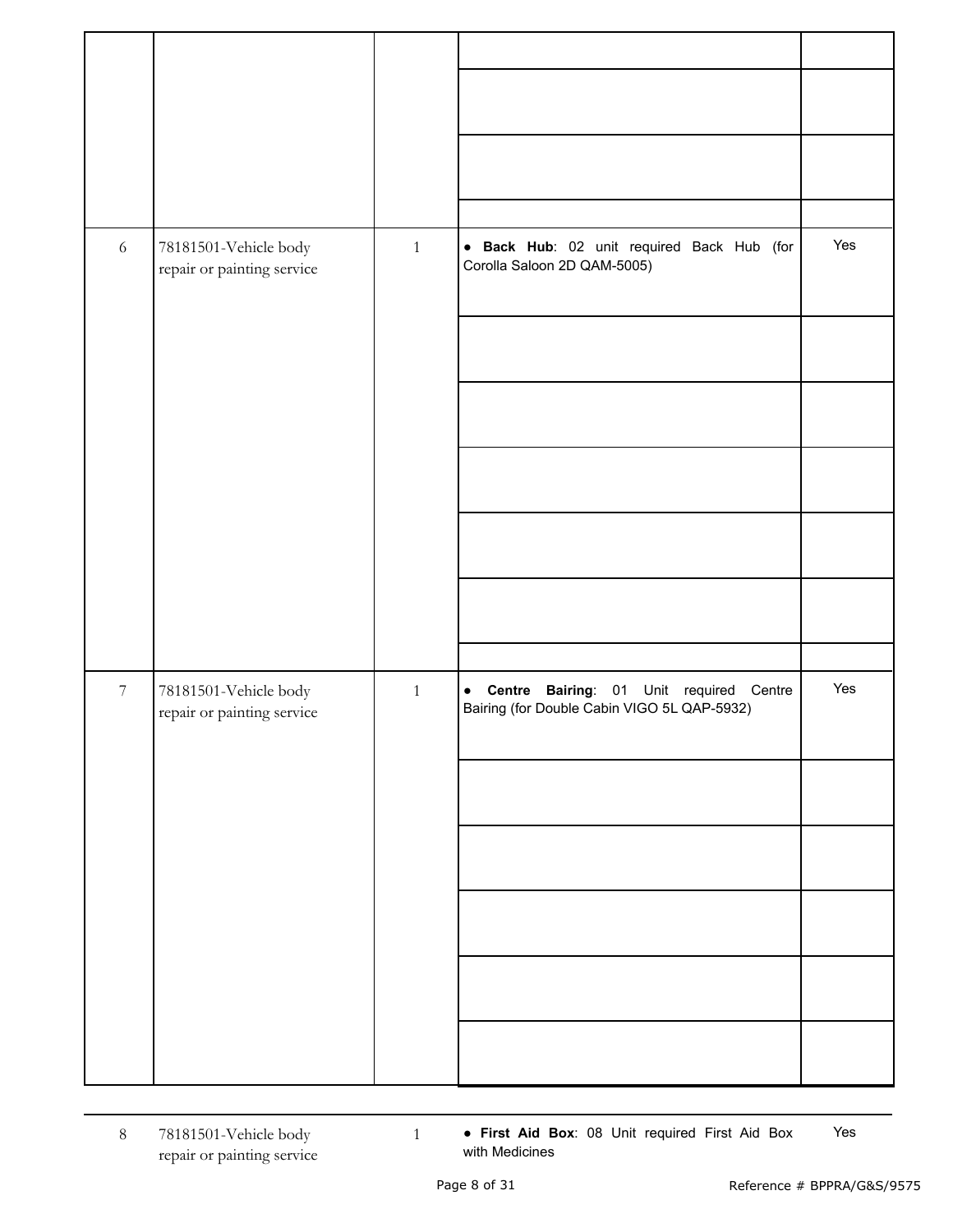# **\* Samples of each item must be provided by the Bidder** *(where applicable)*

\* Brand names & model numbers (if any) referred-to in this tender document are only for reference purpose in the light of BPPRA Rules - 2014 # 13(1), however **ALL** offers in conformity with the generic specification shall be evaluated as equal.

**Not Allowed**

## **Method of Procurement Used:**

Procedure of bidding shall be **"Single stage - One envelope bidding procedure"** as per Rule # 41 (2) of the Balochistan Public Procurement Rules 2014.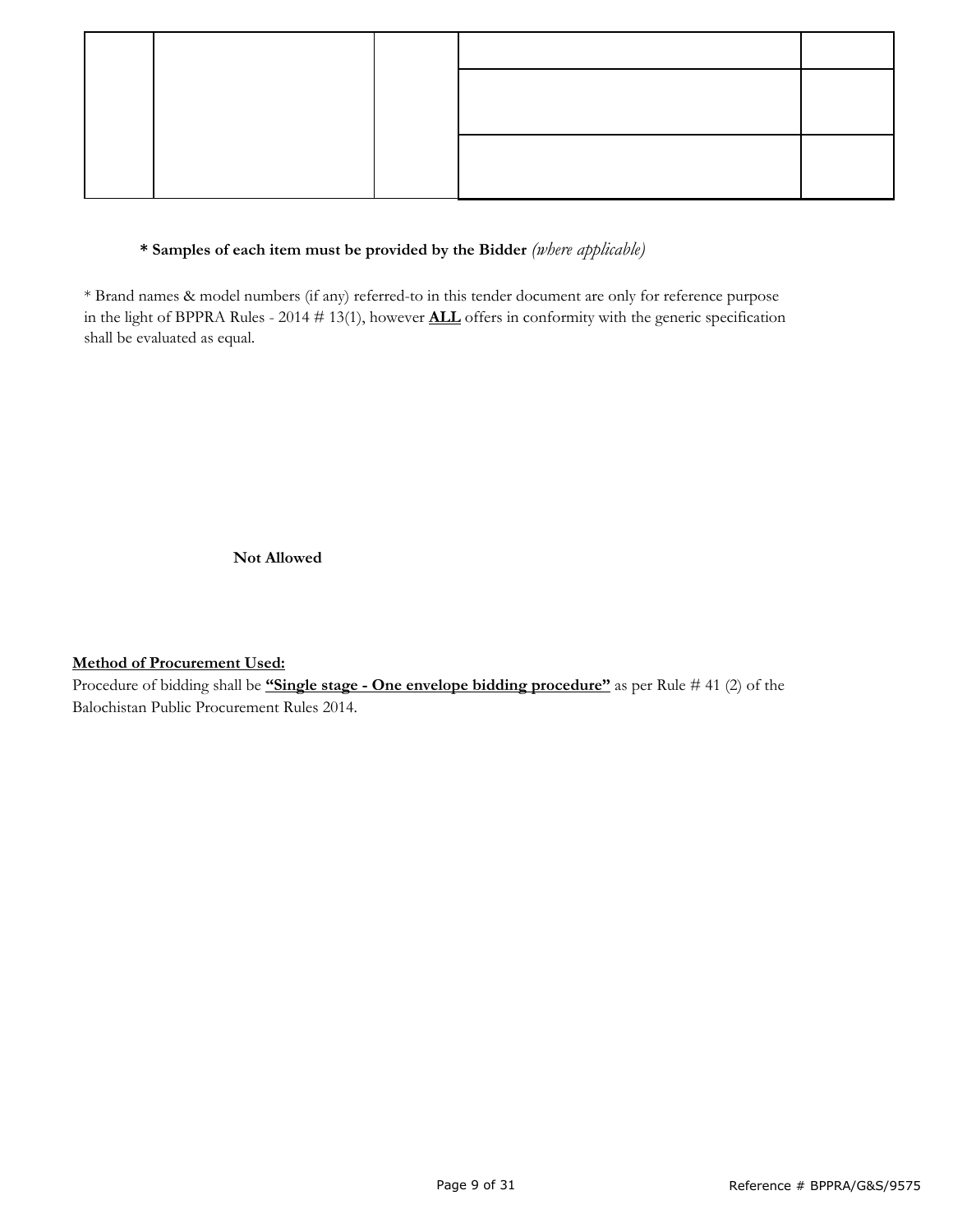# **Instructions for Bidders:**

For more details please see the relevant section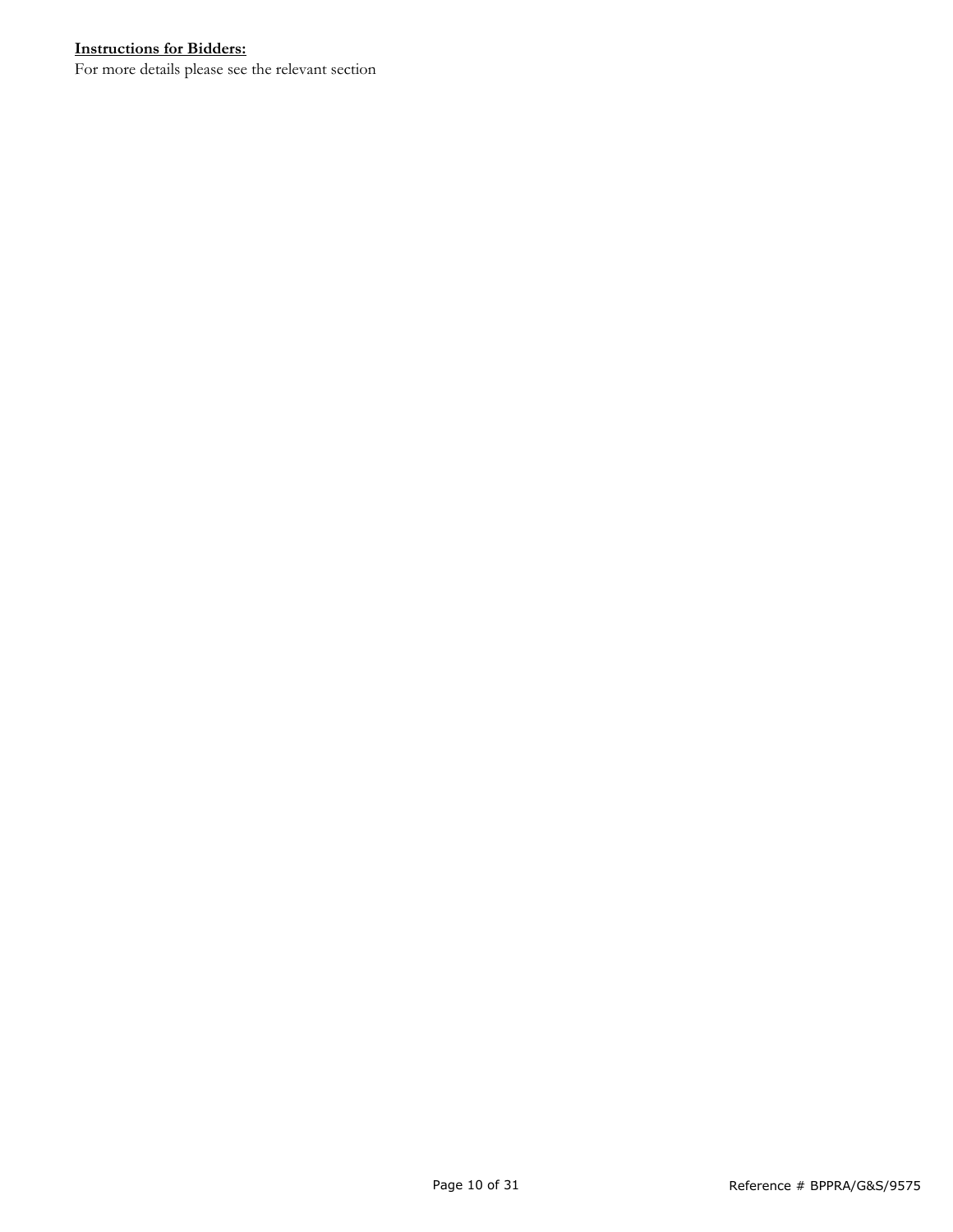#### **FINANCIAL EVALUATION OF BIDS**

| S.<br>No.      | Item/s Name / Model<br>& description                | Quantity     | Responsive<br><b>Bidder 1</b><br>Yes/No |                    | Responsive<br><b>Bidder 2</b><br>Yes/No |                    | Responsive<br>Bidder 3<br>Yes/No      |                    |
|----------------|-----------------------------------------------------|--------------|-----------------------------------------|--------------------|-----------------------------------------|--------------------|---------------------------------------|--------------------|
|                |                                                     |              | <b>Unit Price Exclusive</b><br>of TAX   | <b>Total Price</b> | <b>Unit Price Exclusive</b><br>of TAX   | <b>Total Price</b> | <b>Unit Price Exclusive</b><br>of TAX | <b>Total Price</b> |
| 1              | 78181501-Vehicle body                               | 1            |                                         |                    |                                         |                    |                                       |                    |
|                | repair or painting service                          |              |                                         |                    |                                         |                    |                                       |                    |
| $\mathbf{2}$   | 78181501-Vehicle body                               | 1            |                                         |                    |                                         |                    |                                       |                    |
| 3              | repair or painting service                          |              |                                         |                    |                                         |                    |                                       |                    |
|                | 78181501-Vehicle body<br>repair or painting service | 1            |                                         |                    |                                         |                    |                                       |                    |
| 4              | 78181501-Vehicle body                               | 1            |                                         |                    |                                         |                    |                                       |                    |
|                | repair or painting service                          |              |                                         |                    |                                         |                    |                                       |                    |
| 5              | 78181501-Vehicle body                               | 1            |                                         |                    |                                         |                    |                                       |                    |
|                | repair or painting service                          |              |                                         |                    |                                         |                    |                                       |                    |
| 6              | 78181501-Vehicle body                               | 1            |                                         |                    |                                         |                    |                                       |                    |
|                | repair or painting service                          |              |                                         |                    |                                         |                    |                                       |                    |
| $\overline{7}$ | 78181501-Vehicle body                               | 1            |                                         |                    |                                         |                    |                                       |                    |
| 8              | repair or painting service<br>78181501-Vehicle body | 1            |                                         |                    |                                         |                    |                                       |                    |
|                | repair or painting service                          |              |                                         |                    |                                         |                    |                                       |                    |
| 9              | 78181501-Vehicle body                               | 1            |                                         |                    |                                         |                    |                                       |                    |
|                | repair or painting service                          |              |                                         |                    |                                         |                    |                                       |                    |
| 10             | 78181501-Vehicle body                               | 1            |                                         |                    |                                         |                    |                                       |                    |
|                | repair or painting service                          |              |                                         |                    |                                         |                    |                                       |                    |
| 11             | 78181501-Vehicle body                               | 1            |                                         |                    |                                         |                    |                                       |                    |
| 12             | repair or painting service<br>78181501-Vehicle body | 1            |                                         |                    |                                         |                    |                                       |                    |
|                | repair or painting service                          |              |                                         |                    |                                         |                    |                                       |                    |
| 13             | 78181501-Vehicle body                               | 1            |                                         |                    |                                         |                    |                                       |                    |
|                | repair or painting service                          |              |                                         |                    |                                         |                    |                                       |                    |
| 14             | 78181501-Vehicle body                               | 1            |                                         |                    |                                         |                    |                                       |                    |
|                | repair or painting service                          |              |                                         |                    |                                         |                    |                                       |                    |
| 15             | 78181501-Vehicle body                               | 1            |                                         |                    |                                         |                    |                                       |                    |
| 16             | repair or painting service                          |              |                                         |                    |                                         |                    |                                       |                    |
|                | 78181501-Vehicle body<br>repair or painting service | $\mathbf{1}$ |                                         |                    |                                         |                    |                                       |                    |
| 17             | 78181501-Vehicle body                               | 1            |                                         |                    |                                         |                    |                                       |                    |
|                | repair or painting service                          |              |                                         |                    |                                         |                    |                                       |                    |
| 18             | 78181501-Vehicle body                               | 1            |                                         |                    |                                         |                    |                                       |                    |
|                | repair or painting service                          |              |                                         |                    |                                         |                    |                                       |                    |
| 19             | 78181501-Vehicle body                               | 1            |                                         |                    |                                         |                    |                                       |                    |
|                | repair or painting service                          |              |                                         |                    |                                         |                    |                                       |                    |
| 20             | 78181501-Vehicle body                               | 1            |                                         |                    |                                         |                    |                                       |                    |
| 21             | repair or painting service<br>78181501-Vehicle body | 1            |                                         |                    |                                         |                    |                                       |                    |
|                | repair or painting service                          |              |                                         |                    |                                         |                    |                                       |                    |
| 22             | 78181501-Vehicle body                               | 1            |                                         |                    |                                         |                    |                                       |                    |
|                | repair or painting service                          |              |                                         |                    |                                         |                    |                                       |                    |
| 23             | 78181501-Vehicle body                               | 1            |                                         |                    |                                         |                    |                                       |                    |

repair or painting service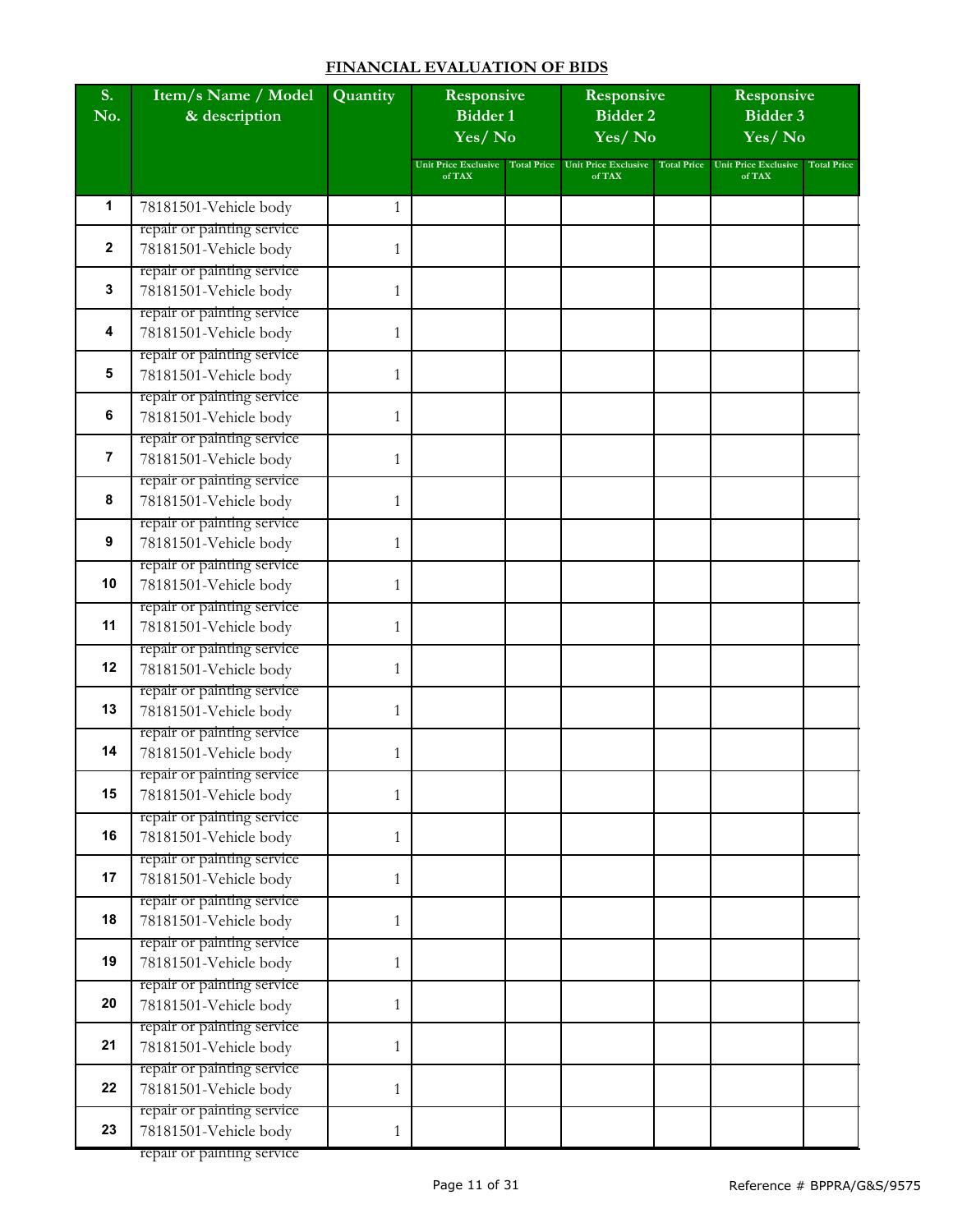| 24 | 78181501-Vehicle body                               | 1            |  |  |  |
|----|-----------------------------------------------------|--------------|--|--|--|
|    | repair or painting service                          |              |  |  |  |
| 25 | 78181501-Vehicle body                               | 1            |  |  |  |
|    | repair or painting service                          |              |  |  |  |
| 26 | 78181501-Vehicle body                               | 1            |  |  |  |
| 27 | repair or painting service<br>78181501-Vehicle body | 1            |  |  |  |
|    | repair or painting service                          |              |  |  |  |
| 28 | 78181501-Vehicle body                               | 1            |  |  |  |
|    | repair or painting service                          |              |  |  |  |
| 29 | 78181501-Vehicle body                               | 1            |  |  |  |
|    | repair or painting service                          |              |  |  |  |
| 30 | 78181501-Vehicle body                               | 1            |  |  |  |
|    | repair or painting service                          |              |  |  |  |
| 31 | 78181501-Vehicle body                               | 1            |  |  |  |
| 32 | repair or painting service                          |              |  |  |  |
|    | 78181501-Vehicle body<br>repair or painting service | 1            |  |  |  |
| 33 | 78181501-Vehicle body                               | 1            |  |  |  |
|    | repair or painting service                          |              |  |  |  |
| 34 | 78181501-Vehicle body                               | 1            |  |  |  |
|    | repair or painting service                          |              |  |  |  |
| 35 | 78181501-Vehicle body                               | 1            |  |  |  |
|    | repair or painting service                          |              |  |  |  |
| 36 | 78181501-Vehicle body                               | 1            |  |  |  |
| 37 | repair or painting service                          |              |  |  |  |
|    | 78181501-Vehicle body<br>repair or painting service | 1            |  |  |  |
| 38 | 78181501-Vehicle body                               | 1            |  |  |  |
|    | repair or painting service                          |              |  |  |  |
| 39 | 78181501-Vehicle body                               | 1            |  |  |  |
|    | repair or painting service                          |              |  |  |  |
| 40 | 78181501-Vehicle body                               | 1            |  |  |  |
|    | repair or painting service                          |              |  |  |  |
| 41 | 78181501-Vehicle body                               | 1            |  |  |  |
| 42 | repair or painting service                          |              |  |  |  |
|    | 78181501-Vehicle body<br>repair or painting service | 1            |  |  |  |
| 43 | 78181501-Vehicle body                               | $\mathbf{1}$ |  |  |  |
|    | repair or painting service                          |              |  |  |  |
| 44 | 78181501-Vehicle body                               | $\mathbf{1}$ |  |  |  |
|    | repair or painting service                          |              |  |  |  |
| 45 | 78181501-Vehicle body                               | 1            |  |  |  |
|    | repair or painting service                          |              |  |  |  |
| 46 | 78181501-Vehicle body                               | $\mathbf{1}$ |  |  |  |

repair or painting service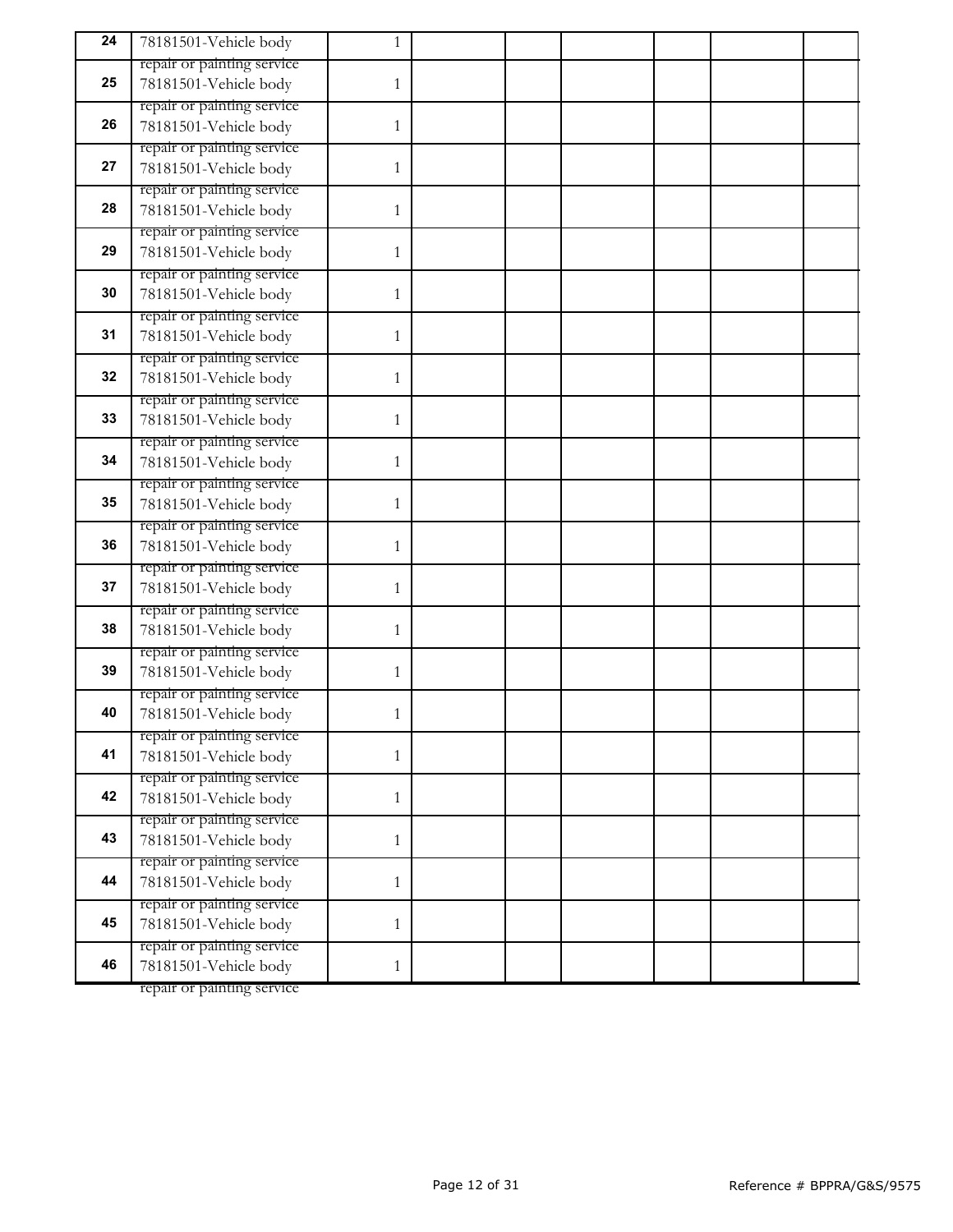#### **Bid Security & Performance Security:**

1. The Bids must be accompanied with Bid Security in the form of Bank Guarantee or Deposit at Call from a scheduled bank @ **2**% *(***2***%* of the total bid value favoring the

2. Performance Security @% of the Total Bid value) in the form of Pay Order, Demand Draft, Bank Guarantee, or Insurance Bond (by AA ranking Insurance Company) favoring the shall be required to be provided by the bidder at the time of acceptance of Supply Order/ award of contract.

#### **Submission of Bids:**

Sealed Tenders (Single Envelope containing bids) must reach the office of the **Procurement Officer** in accordance with the Letter of Invitation for Bids, through courier or may be dropped in the **Tender Box** at the office of the **Procurement Officer**

#### **Opening of bids:**

The proposals will be opened on the same day/ last day declared for submission for bids **on June 16, 2022 at**  sharp **11:30 AM** in the Office of in presence of the bidders who want to be present in the Bid opening session.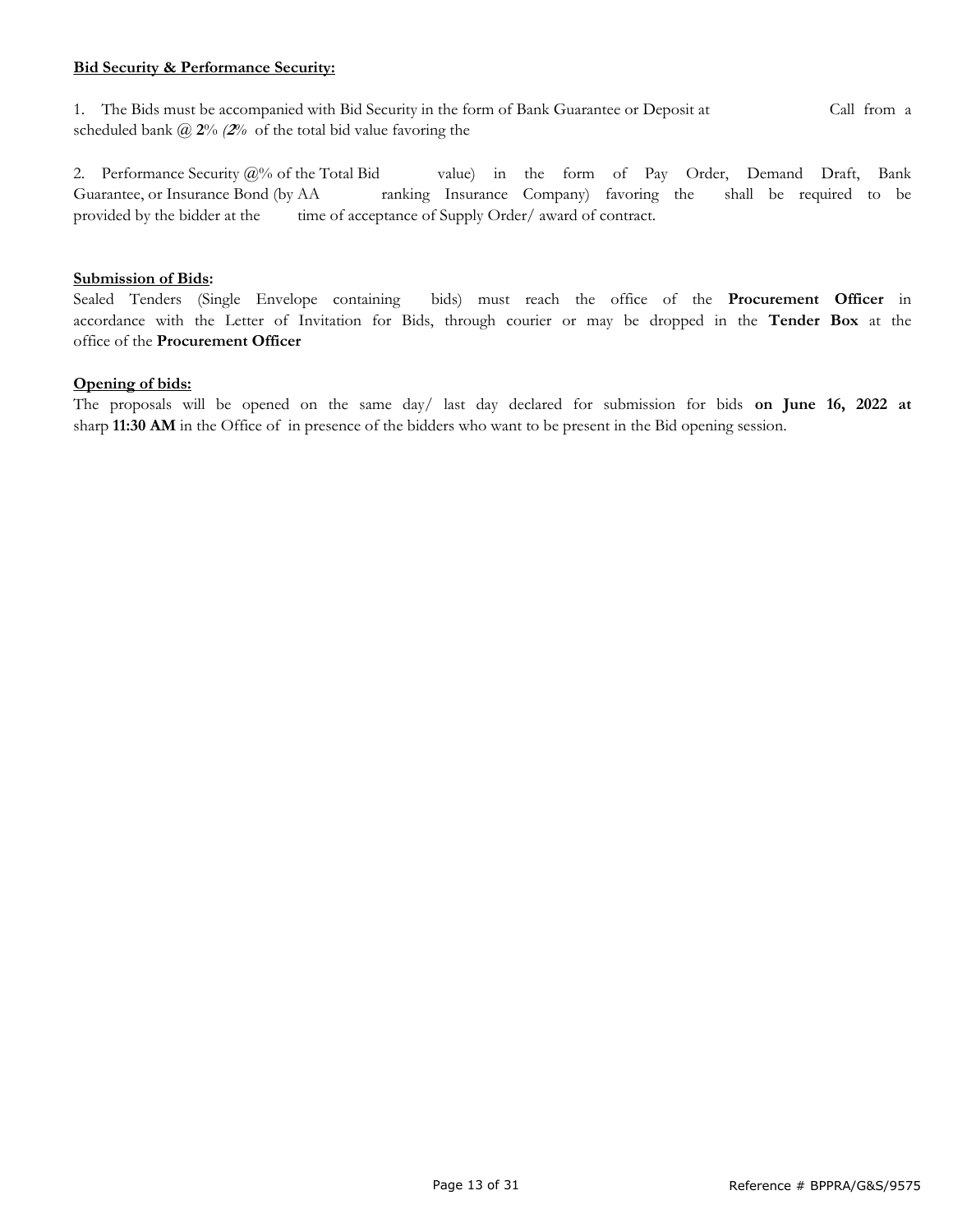#### **Evaluation Criteria:**

Selection of the successful bidder shall be based on

#### **"Least-Cost Selection Method"**

which means, "Lowest Financial bid, received from Eligible Bidders" (as specified under the heading of the "Letter of invitation for Bids - Eligibility Criteria for Bidders") Procedure for which is as follows:

The procedure shall be applied on knock-down basis as follows:

1. **Bidders Eligibility Assessment.** Initial evaluation of the proposals shall be carried-out by the **PROCUREMENT COMMITTEE** subsequent upon fulfilment of requirements of the eligibility criteria laid down under the heading of "Letter of Invitation for Bids - Eligibility Criteria for Bidders" and Bidders shall be categorized as:

- i. Eligible Bidders
- ii. Ineligible Bidders

2. **Rejection of Proposals from Ineligible Bidders.** Proposals from Ineligible Bidders shall be d e c l a r e d "Non-Responsive", consequently shall **NOT** be accepted for any further evaluation and their Bid security shall be released upon their written request.

3. **Package wise Evaluation:**The Bids received from the Eligible Bidders shall then be evaluated by the **"the Procurement Committee."** The Proposal shall be evaluated Package wise on specifications / requirements (as stated in the Data-Sheet) compared with specifications mentioned in the bid. The Financial Bids of the Eligible Bidders conforming to the required specifications will be announced publicly.

4. **Return of Proposals of Ineligible Bidders & preparation of Evaluation Report.** The Proposals not fulfilling the specification as per the Data Sheet shall be declared as "Non-Responsive", consequently shall **NOT** be accepted for any further evaluation:

- i. Their financial proposals shall not be considered.
- ii. Their Bid security shall be released upon their written request.

iii. If the work can be split among multiple vendors and evaluation is being done on item-wise basis, then a Firm shall only be Non-Responsive for specific items in which it does not meet the minimum qualification. And may be recommended for items in which it is responsive.

iv. Evaluation Report shall be prepared duly signed by all the members of the **Procurement Committee**, giving **REASONS** for;

- 1. Acceptance of the Eligible Bids and;
- 2. Rejection of the Ineligible Bids

5. **Financial Evaluation.** Financial Proposal of the Eligible Bidders shall be publicly announced in the e **same/next** meeting by the Procuring Agency. Financial Evaluation Report /Comparative Statement of the "Proposals" shall be prepared by the **Procurement Committee** as per the form at given here under. Subsequently, the prepared Financial Evaluation Report shall duly be signed by all the members of the Procurement Committee.

6. **Recommendation of Procurement Committee & Uploading of Evaluation Report.** After the Evaluation of the Bids, this Report shall be called as the "Evaluation Report". This Evaluation Report must clearly state, justification for acceptance of lowest evaluated Bid, and reasons for non-acceptance of all other Bids. Consequently, lowest financial Bidder among the "Eligible Bidders" shall be recommended for the Award of Contract by the **Procurement Committee**. The Procuring Agency shall upload this Bid Evaluation Report at the website of Balochistan Public Procurement Regulatory Authority, at-least ten days prior to the award of Contract. Copy of the same shall also be provided to bidders upon their written request.

7. **Award of Contract.** Contract for Supply of the Item/s to the recommended Bidder/s shall be placed with the lowest evaluated bidder/s (**"Lowest Financial Bid, received from Eligible Bidder/s, for each item**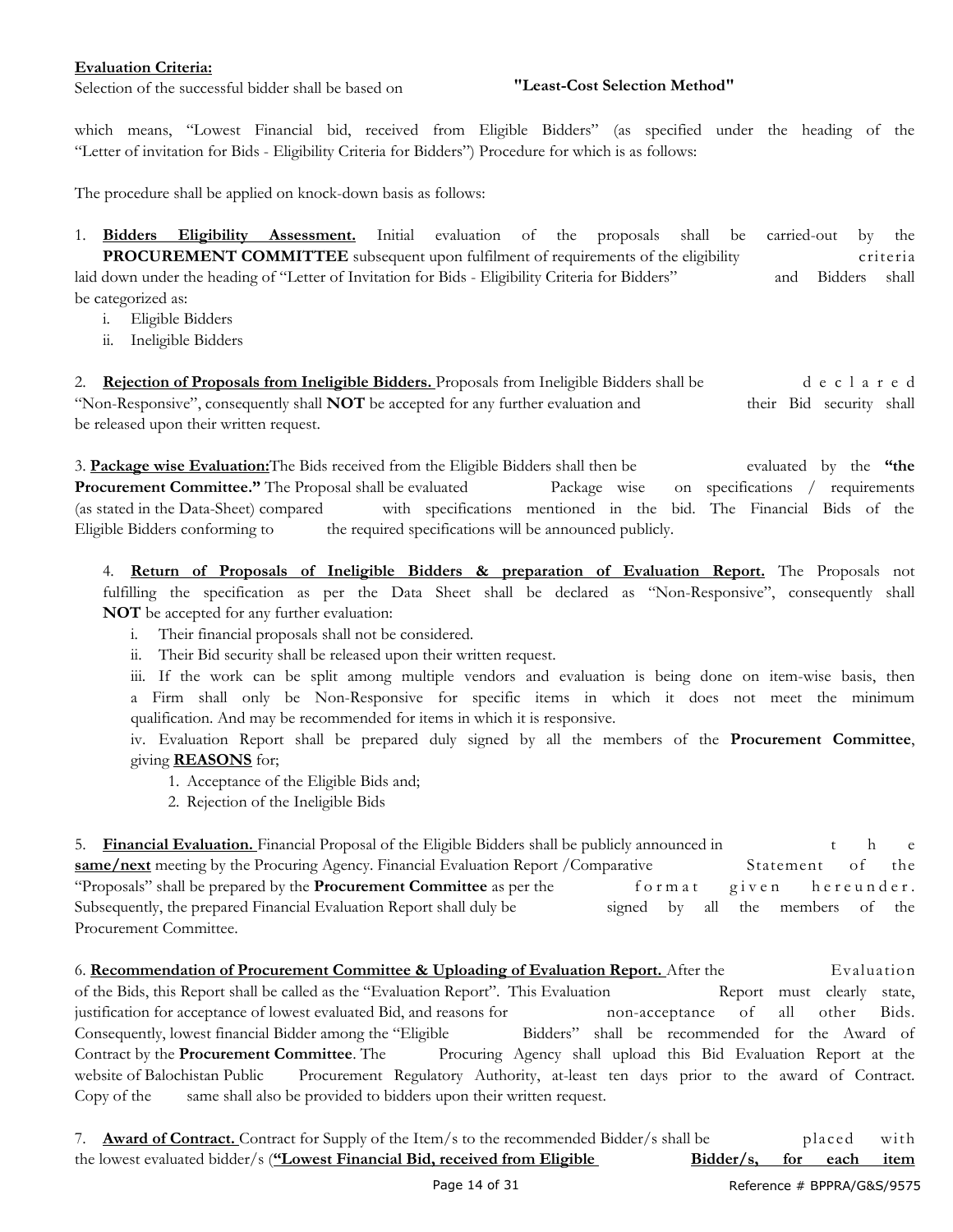**/package'')** after ten days of uploading of the Evaluation Report at B-PPRA Website.

#### **Tender Price Assessment and Tax liability**

#### **i. Tender Price Assessment Mechanism**

1. Initially, Eligibility of Bidders as required under the heading "Letter of invitation for Bids" shall be assessed by the "Procurement Committee" during the evaluation in the following manner:

| FORMAT FOR ASSESMENT OF BIDDERS ELIGIBILITY |                                                                                                                            |                             |                                             |                                      |  |  |  |  |  |
|---------------------------------------------|----------------------------------------------------------------------------------------------------------------------------|-----------------------------|---------------------------------------------|--------------------------------------|--|--|--|--|--|
| <b>Bidders Eligibility Factor</b>           | Requirement                                                                                                                | <b>Bidder 1</b><br>YES / NO | <b>Bidder 2</b><br>${\it YES}$ / ${\it NO}$ | Bidder 3<br>${\it YES}$ / ${\it NO}$ |  |  |  |  |  |
| Similar Assignment                          | 3 Assignments of Similar<br>Nature and Complexity                                                                          |                             |                                             |                                      |  |  |  |  |  |
| Turn Over                                   | Turn over of at least 5 PKR<br>Amount in 3 Subsequent<br>Previous Years                                                    |                             |                                             |                                      |  |  |  |  |  |
| Active Tax Payer                            | Presence in Active Tax Payer<br>List                                                                                       |                             |                                             |                                      |  |  |  |  |  |
| Sales Tax                                   | Sales Tax Certificate                                                                                                      |                             |                                             |                                      |  |  |  |  |  |
| Blacklisting                                | The bidding firm must not be<br>currently blacklisted by any<br>procuring agency of Pakistan                               |                             |                                             |                                      |  |  |  |  |  |
| Provision of Samples                        | The Bidder may provide<br>sample of quoted items to be<br>examined by the procurement<br>committee as and when<br>required |                             |                                             |                                      |  |  |  |  |  |
| Lab Test                                    | Must agree for complete<br>procedure of Lab test and<br>entire expense of it (where<br>applicable).                        |                             |                                             |                                      |  |  |  |  |  |

2. Firm must score "YES" in all requirements of the eligibility criteria to be categorized as Eligible. "NO" to any requirement of the eligibility criteria, by any bidder shall render the Firm as Ineligible.

3. The Financial Bids of the Eligible Bidders shall be evaluated on the format prescribed hereunder: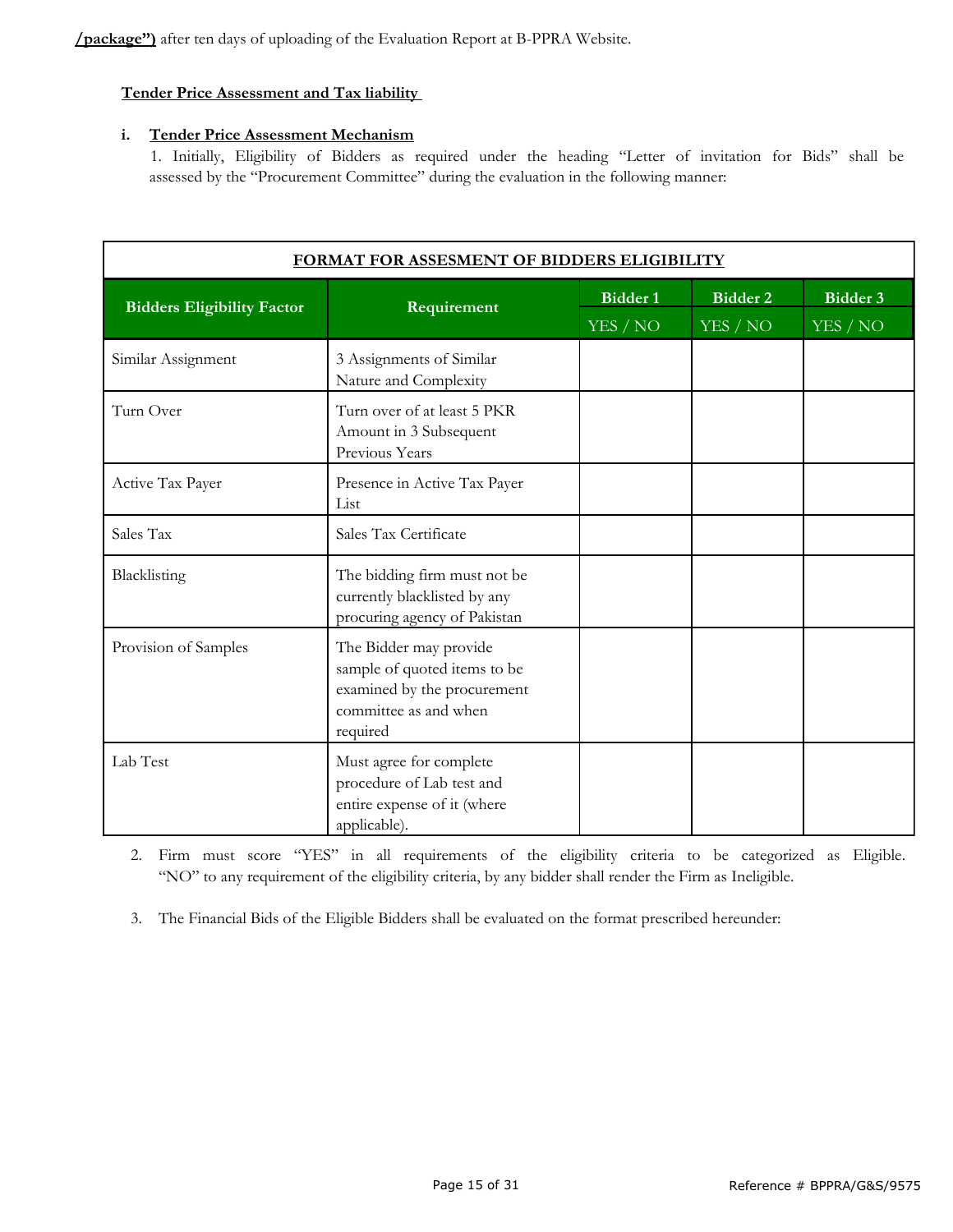| FINANCIAL EVALUATION OF BIDS |                                                                                         |              |                                                 |                             |                                                 |                                    |                                          |                             |
|------------------------------|-----------------------------------------------------------------------------------------|--------------|-------------------------------------------------|-----------------------------|-------------------------------------------------|------------------------------------|------------------------------------------|-----------------------------|
| S.No.                        | <b>Items Name</b>                                                                       | Quantity     |                                                 | Eligible Bidder 1<br>Yes/No |                                                 | <b>Eligible Bidder 2</b><br>Yes/No |                                          | Eligible Bidder 3<br>Yes/No |
|                              |                                                                                         |              | <b>Unit Price</b><br><b>Exclusive</b><br>of TAX | Total<br>Price              | <b>Unit Price</b><br><b>Exclusive</b><br>of TAX | Total<br>Price                     | <b>Unit Price</b><br>Exclusive<br>of TAX | Total<br>Price              |
| $\mathbf{1}$                 | 78181501-Vehicle body<br>repair or painting service                                     | $\mathbf{1}$ |                                                 |                             |                                                 |                                    |                                          |                             |
|                              | (Tyre: Tyre 175-70 R13<br>(Imported) Quantity 16 Unit<br>for Car Cultus)                |              |                                                 |                             |                                                 |                                    |                                          |                             |
|                              | (Seat Cushion: 04 sets<br>required of Seat Cushion for<br>Cultus)                       |              |                                                 |                             |                                                 |                                    |                                          |                             |
|                              | (Floor Carpet: 04 Set<br>required of Floor Carpet for<br>Cultus)                        |              |                                                 |                             |                                                 |                                    |                                          |                             |
|                              | (Foot Mate Plastic: 04<br>sets required of Foot Mate<br>Plastic for cultus)             |              |                                                 |                             |                                                 |                                    |                                          |                             |
|                              | (Repair of all Doors:<br>Repair of all doors of 04<br>Cultus Vehicles)                  |              |                                                 |                             |                                                 |                                    |                                          |                             |
| $\overline{2}$               | 78181501-Vehicle body<br>repair or painting service                                     | $\mathbf{1}$ |                                                 |                             |                                                 |                                    |                                          |                             |
|                              | (Engine Overhauling:<br><b>Complete Engine</b><br>Overhauling (for Cultus<br>QAW-8555)) |              |                                                 |                             |                                                 |                                    |                                          |                             |
|                              | (Water Body: 01 unit<br>required Water Body (for<br>Cultus QAW-8555))                   |              |                                                 |                             |                                                 |                                    |                                          |                             |
|                              | (Fan Belt: 01 unit required<br>Fan Belt (for Cultus<br>QAW-8555))                       |              |                                                 |                             |                                                 |                                    |                                          |                             |
|                              | (Wind Screen: 01 unit<br>required Wind Screen (for<br>Cultus QAW-8555))                 |              |                                                 |                             |                                                 |                                    |                                          |                             |
|                              | (Dash Board: 01 unit<br>required Dash Board (for<br>Cultus QAW-8555))                   |              |                                                 |                             |                                                 |                                    |                                          |                             |
| $\mathfrak{Z}$               | 78181501-Vehicle body<br>repair or painting service                                     | $\mathbf{1}$ |                                                 |                             |                                                 |                                    |                                          |                             |
|                              | (Side Indicator: 01 set<br>required side indicator (for<br>Cultus QAW-8556))            |              |                                                 |                             |                                                 |                                    |                                          |                             |
|                              | (Bonat Jali: 01 unit<br>required Bonat Jali (for                                        |              |                                                 |                             |                                                 |                                    |                                          |                             |

Cultus QAW-8556))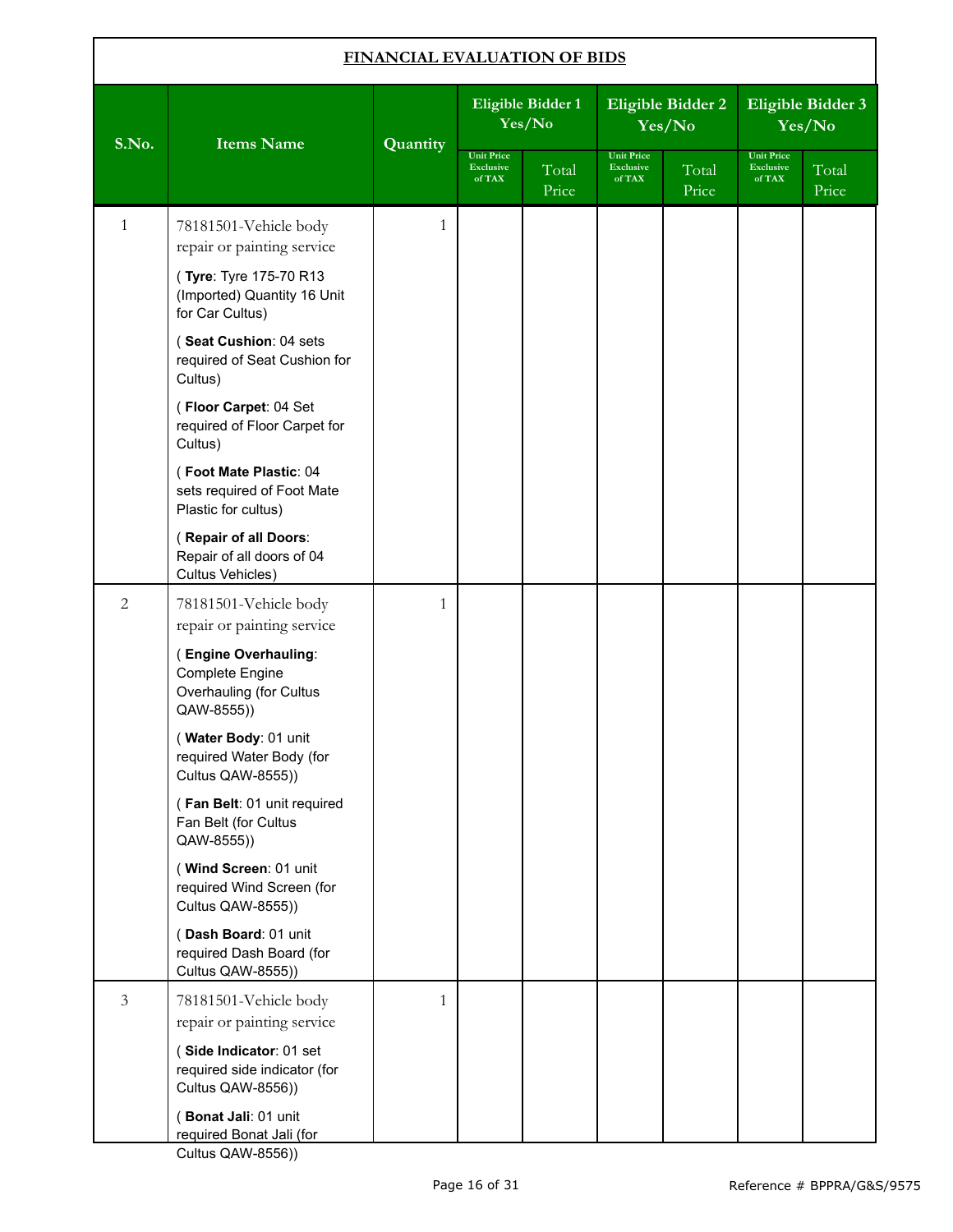|                | (Mud Guard Shield: 01<br>unit required Mud Guard<br>Shield (for Cultus<br>QAW-8556))                            |              |  |  |  |
|----------------|-----------------------------------------------------------------------------------------------------------------|--------------|--|--|--|
|                | (Diki Side Glass: 01 unit<br>required Diki Side Glass<br>(for Cultus QAW-8556))                                 |              |  |  |  |
|                | (Diki Board: 01 unit<br>required Diki Board (for<br>Cultus QAW-8556))                                           |              |  |  |  |
|                | (Wheel Cup: 01 Set<br>required Wheel Cup (for<br>Cultus QAW-8556))                                              |              |  |  |  |
|                | (Back Light: 01 unit<br>required of Back Light (for<br>Cultus QAW-8556))                                        |              |  |  |  |
|                | (Kainchi Bush: 01 set<br>required Kainchi Bush (for<br>Cultus QAW-8556))                                        |              |  |  |  |
| $\overline{4}$ | 78181501-Vehicle body<br>repair or painting service                                                             | $\mathbf{1}$ |  |  |  |
|                | (Front Rear Bumper with<br>color: 01 unit required<br>Front Rear Bumper with<br>color (for Cultus<br>QAW-8557)) |              |  |  |  |
|                | (Shocks Rear & Front: 01<br>unit required Shocks Rear<br>& Front (for Cultus<br>QAW-8557))                      |              |  |  |  |
|                | (Steering Box: 01 unit<br>required Steering Box (for<br>Cultus QAW-8557))                                       |              |  |  |  |
|                | (Kainchi and Bushes: 01<br>set required Kainchi and<br>bushes (for Cultus<br>QAW-8557))                         |              |  |  |  |
|                | (Battery: 01 Unit required<br>Battery 55A (for Cultus<br>QAW-8557))                                             |              |  |  |  |
|                | (Radiator: 01 Unit<br>required Radiator (for<br>Cultus QAW-8557))                                               |              |  |  |  |
|                | (Side Indicators: 01 set<br>required Side Indicators (for<br>Cultus QAW-8557))                                  |              |  |  |  |
| 5              | 78181501-Vehicle body<br>repair or painting service<br>(Kainchi with Bushes: 01<br>set required Kainchi and     | $\mathbf{1}$ |  |  |  |
|                | <b>Bushes (for Cultus)</b>                                                                                      |              |  |  |  |

Bushes (for Cultus QAW-8558))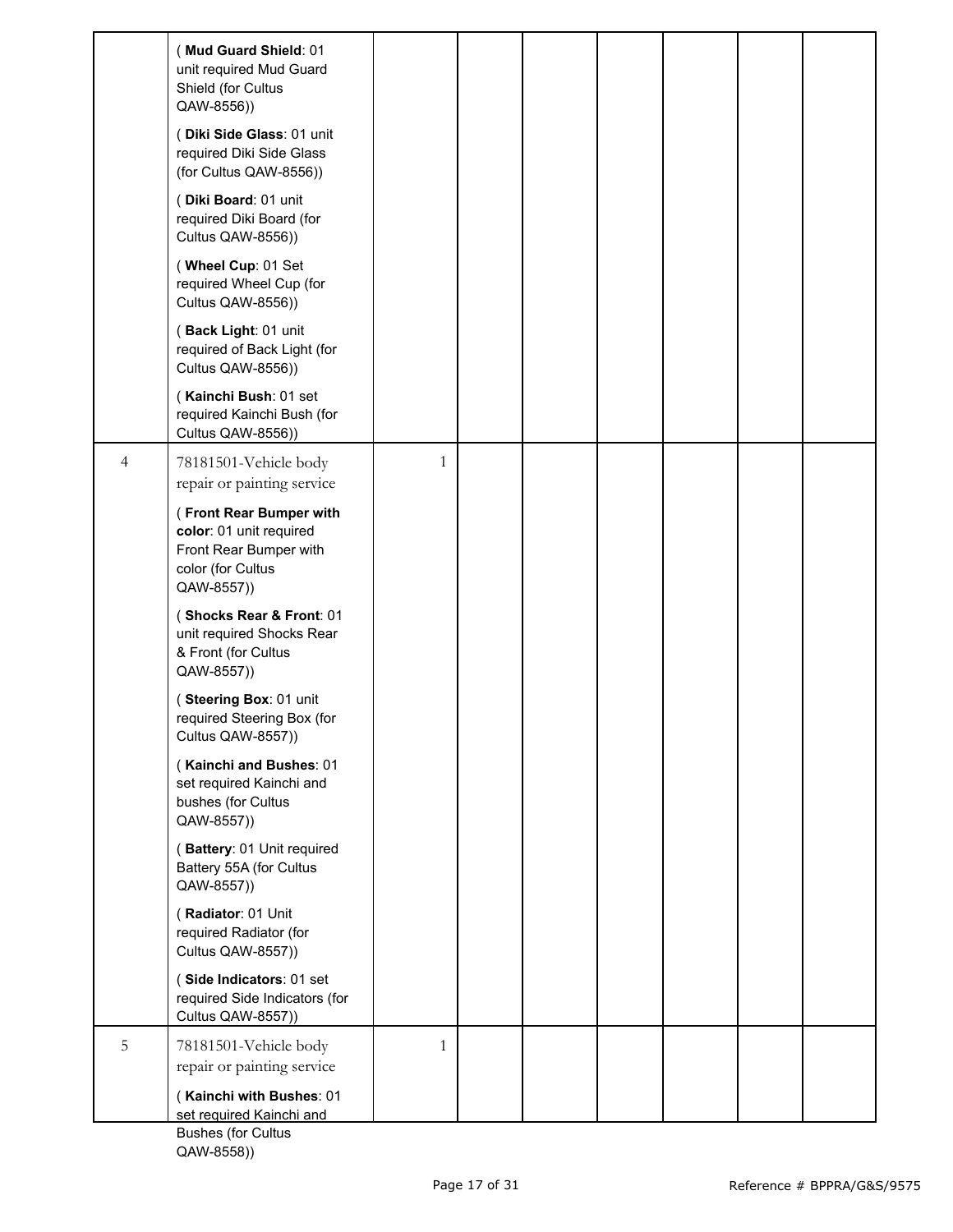|   | (Front Shock: 01 set<br>required Front Shock (for<br>Cultus QAW-8558))                                      |              |  |  |  |
|---|-------------------------------------------------------------------------------------------------------------|--------------|--|--|--|
|   | (Steering Box: 01 unit<br>required Steering Box (for<br>Cultus QAW-8558))                                   |              |  |  |  |
|   | (Front & Back Leather:<br>01 set required Front &<br>Back leather (for Cultus<br>QAW-8558))                 |              |  |  |  |
|   | (Distributor Packing: 01<br>Unit required Distributor<br>Packing (for Cultus<br>QAW-8558))                  |              |  |  |  |
|   | (Front Light: 01 set<br>required Front Light (for<br>Cultus QAW-8558))                                      |              |  |  |  |
| 6 | 78181501-Vehicle body<br>repair or painting service                                                         | $\mathbf{1}$ |  |  |  |
|   | (Back Hub: 02 unit<br>required Back Hub (for<br>Corolla Saloon 2D<br>QAM-5005))                             |              |  |  |  |
|   | (Front Leather: 01 set<br>required Front Leather (for<br>Corolla Saloon 2D<br>QAM-5005))                    |              |  |  |  |
|   | (Disk Plate: 01 set<br>required Disk Plate (for<br>Corolla Saloon 2D<br>QAM-5005))                          |              |  |  |  |
|   | <b>Engine Foundation: 01</b><br>set required Engine<br>Foundation (for Corolla<br>Saloon 2D QAM-5005))      |              |  |  |  |
|   | (Wheel Alignment:<br>Complete Wheel alignment<br>(for Corolla Saloon 2D<br>QAM-5005))                       |              |  |  |  |
|   | (Repair of Door with<br>wiring: Complete repair of<br>door with wiring (for Corolla<br>Saloon 2D QAM-5005)) |              |  |  |  |
| 7 | 78181501-Vehicle body<br>repair or painting service                                                         | $\mathbf{1}$ |  |  |  |
|   | (Centre Bairing: 01 Unit<br>required Centre Bairing (for<br>Double Cabin VIGO 5L<br>QAP-5932))              |              |  |  |  |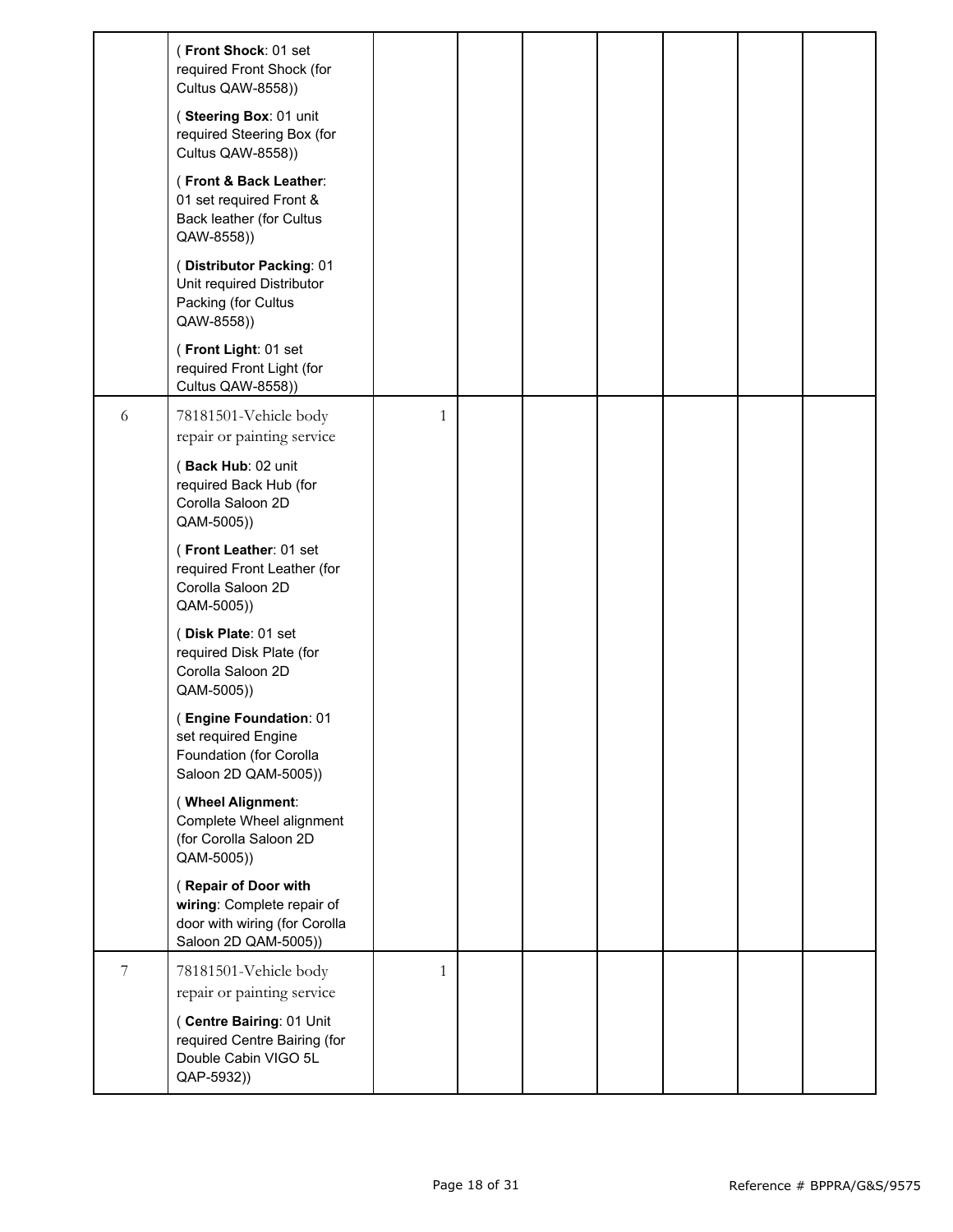|       | (Front Leather: 01 unit<br>required Front Leather (for<br>Double Cabin VIGO 5L<br>QAP-5932))<br>(Cooler Pipe: 01 unit<br>required Cooler Pipe (for<br>Double Cabin VIGO 5L |   |  |  |  |
|-------|----------------------------------------------------------------------------------------------------------------------------------------------------------------------------|---|--|--|--|
|       | QAP-5932))                                                                                                                                                                 |   |  |  |  |
|       | (Engine Foundation: 01<br>set required Engine<br>Foundation (for Double<br>Cabin VIGO 5L QAP-5932))                                                                        |   |  |  |  |
|       | (Pump Atomizer Repair:<br>Complete Pump atomizer<br>repair (for Double Cabin<br>VIGO 5L QAP-5932))                                                                         |   |  |  |  |
|       | (Half Kit of Key: 01 unit<br>required Half kit of Key (for<br>Double Cabin VIGO 5L<br>QAP-5932))                                                                           |   |  |  |  |
| $8\,$ | 78181501-Vehicle body<br>repair or painting service                                                                                                                        | 1 |  |  |  |
|       | (First Aid Box: 08 Unit<br>required First Aid Box with<br>Medicines)                                                                                                       |   |  |  |  |
|       | (Tool Box: 05 unit<br>required Tool Box with<br>necessary tools)                                                                                                           |   |  |  |  |
|       | (Labour Charges:<br><b>Complete Labour Charges</b>                                                                                                                         |   |  |  |  |

for all work)

4. Bid/s found to be financially lowest among the Responsive Bids shall be recommended for the award of contract.

#### **Terms and Conditions:**

#### **ii. Tax Liability**

1. Complete Tax liability is to be borne by the Vendor.

2. Quoted prices shall be inclusive of all applicable Taxes, be filled item-wise as per the afore-mentioned format at Para-2 and may not be applied to the sub-total of the package.

3. In-case of any Tax exemptions, exemption certificate from the concerned Tax Office / Regional Tax Office pertaining particularly to this case may be provided; otherwise taxes shall be deducted as per Government Policy / Rules.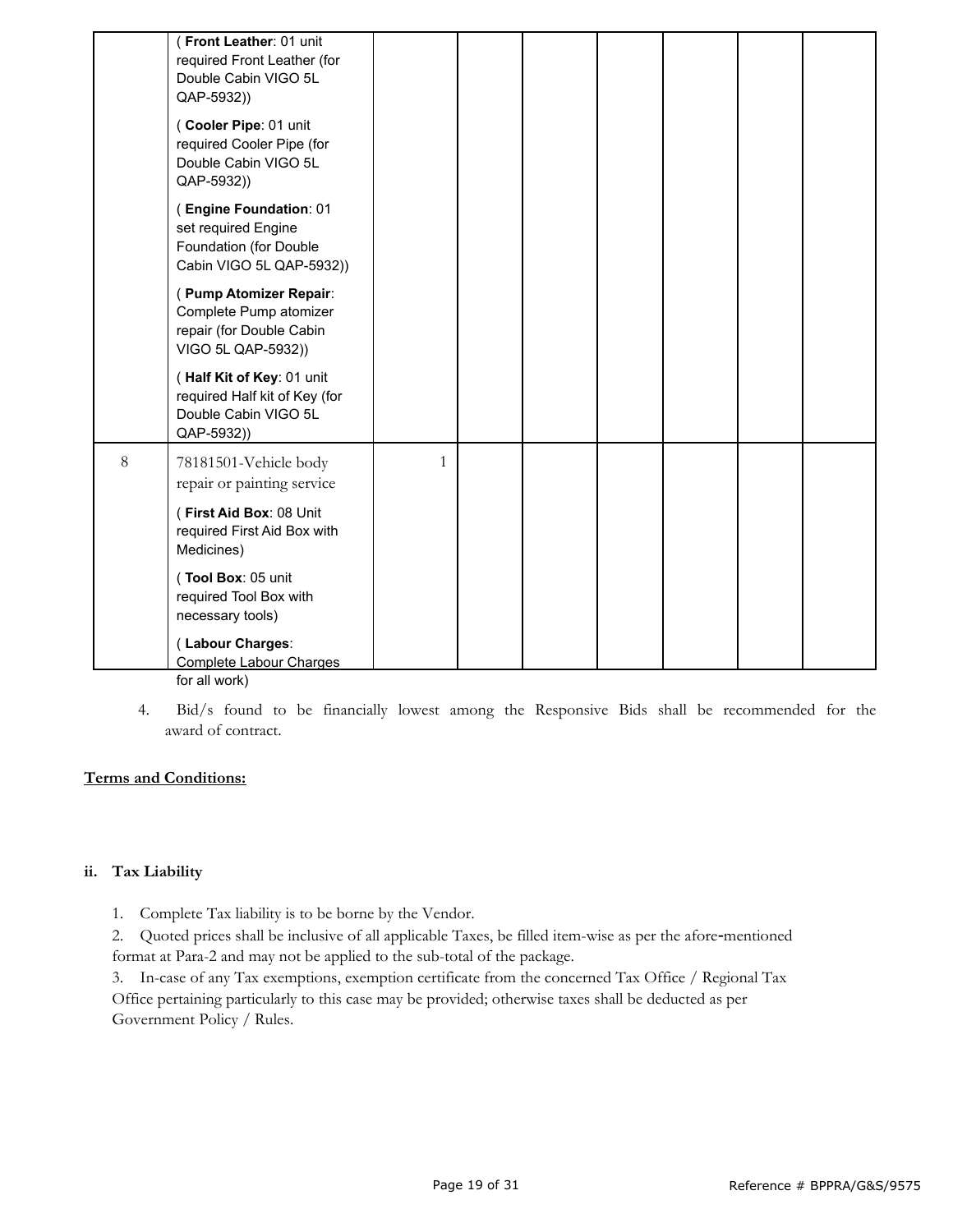# **CURRENCY & BID VALIDITY**

Bid Validity Period (Days): 90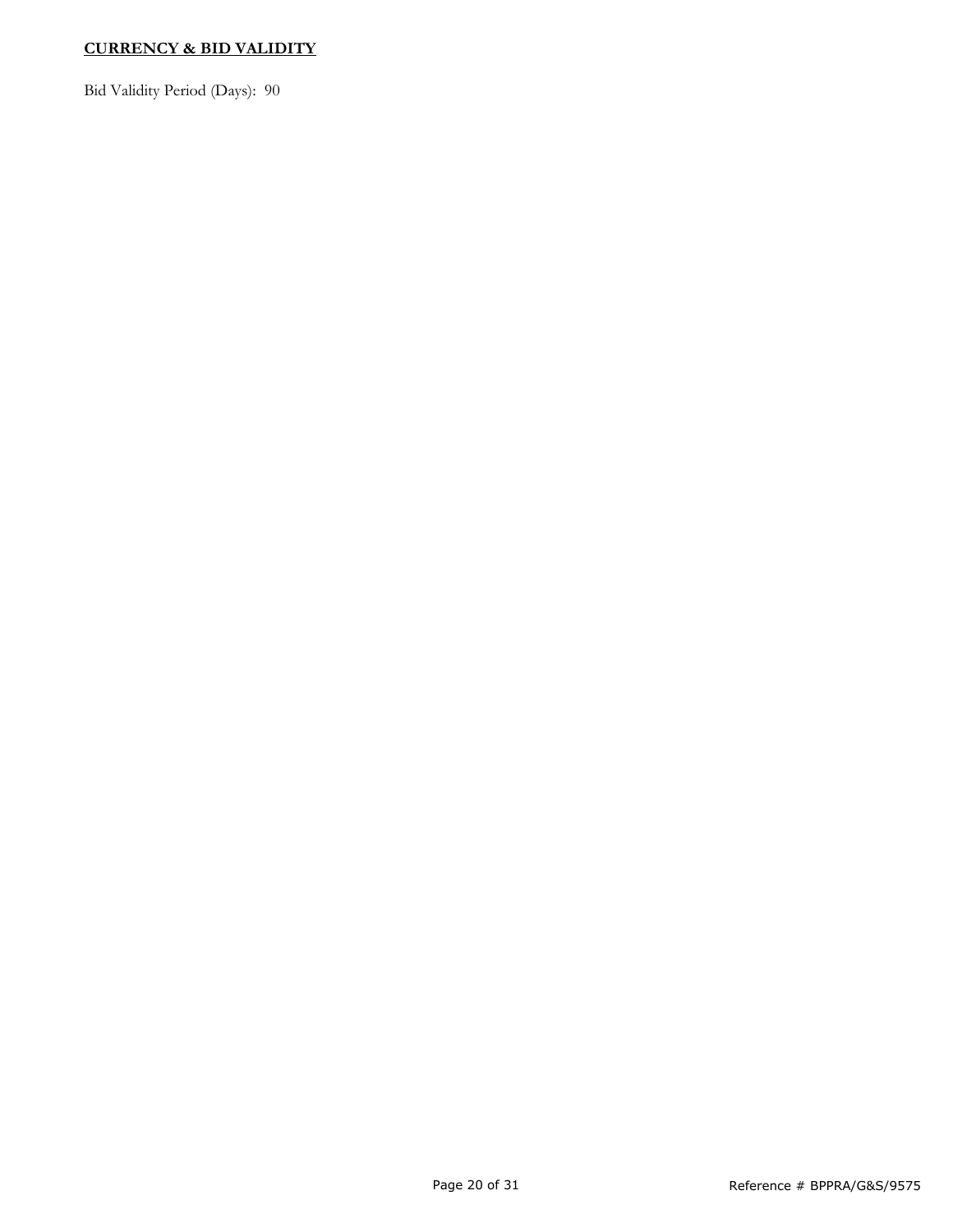#### These Instruction are being given for strict compliance by the Bidders. **Failure to fulfill any instruction given here-under may result in dis-qualification of the Bid/s**.

Financial Proposals shall be prepared on following lines: -

- 1. Sealed Envelope containing the Financial Proposal should clearly state:
	- **a. "Name of Bidder "**
	- **b. "Name of Tender"**
	- **c. "Financial Proposal"**
- 2. The portion of Financial Proposal of this bidding document duly filled, supported with Bidder's covering Letter be attached as the Financial Proposal of the bidder
- 3. Following information should be attached/contained in the Financial proposal:
	- a. Original Bid Security (If required by the Procuring Agency)
	- b. Taxes must be included along-with the price of each item
	- c. Financial Bid shall be prepared on the Bidders Letter Head in the following format:

| $\mathbf{A}$     | $\mathbf{B}$ | $\mathbf C$  | D             | ${\bf E}$                  | $\mathbf F$                             |
|------------------|--------------|--------------|---------------|----------------------------|-----------------------------------------|
| S.No             | Item<br>Name | Quantity     | Unit<br>Price | Income Tax +<br><b>GST</b> | <b>Total Price (Including</b><br>Taxes) |
| $\boldsymbol{A}$ | $\bf{B}$     | $\mathsf{C}$ | $\mathcal{C}$ | E                          | $(C \times D) + E = F$                  |
|                  |              |              |               |                            |                                         |
| $\sqrt{2}$       |              |              |               |                            |                                         |
| $\mathfrak{Z}$   |              |              |               |                            |                                         |
| $\overline{4}$   |              |              |               |                            |                                         |
| 5                |              |              |               |                            |                                         |

- 4. Serial Numbers of items must be quoted as mentioned in the "Bidding Document" (in-case of difference in serial numbers between "Bidding Documents" and "Financial Bid" the bid may qualify for rejection.
- 5. No technical detail / specification may be mentioned in the financial bid. In-case of multiple offers/ items quoted against a single item, each item may be distinguished as option # a, b, c etc. against the respective Serial No.
- 6. Offer must be quoted on TCA (Total Cost of Acquisition) basis at the risk & cost of the bidder. This means:
	- i. ALL costs (including duties, taxes & other Govt. payables) incurred up-to delivery at the designated location of the Procuring Agency
	- ii. Loading, unloading and other labor charges
	- iii. Complete services as required in the schedule of requirements of this bidding document
	- iv. Cost including fixation, assembling, dismantling etc. (As & where applicable)
- 7. Taxes must be included along-with the price of each item
- 8. In-case of any Tax exemptions, exemption certificate from the concerned Tax Office / Regional Tax Office pertaining particularly to this case may be provided; otherwise taxes shall be deducted as per Government Policy / Rules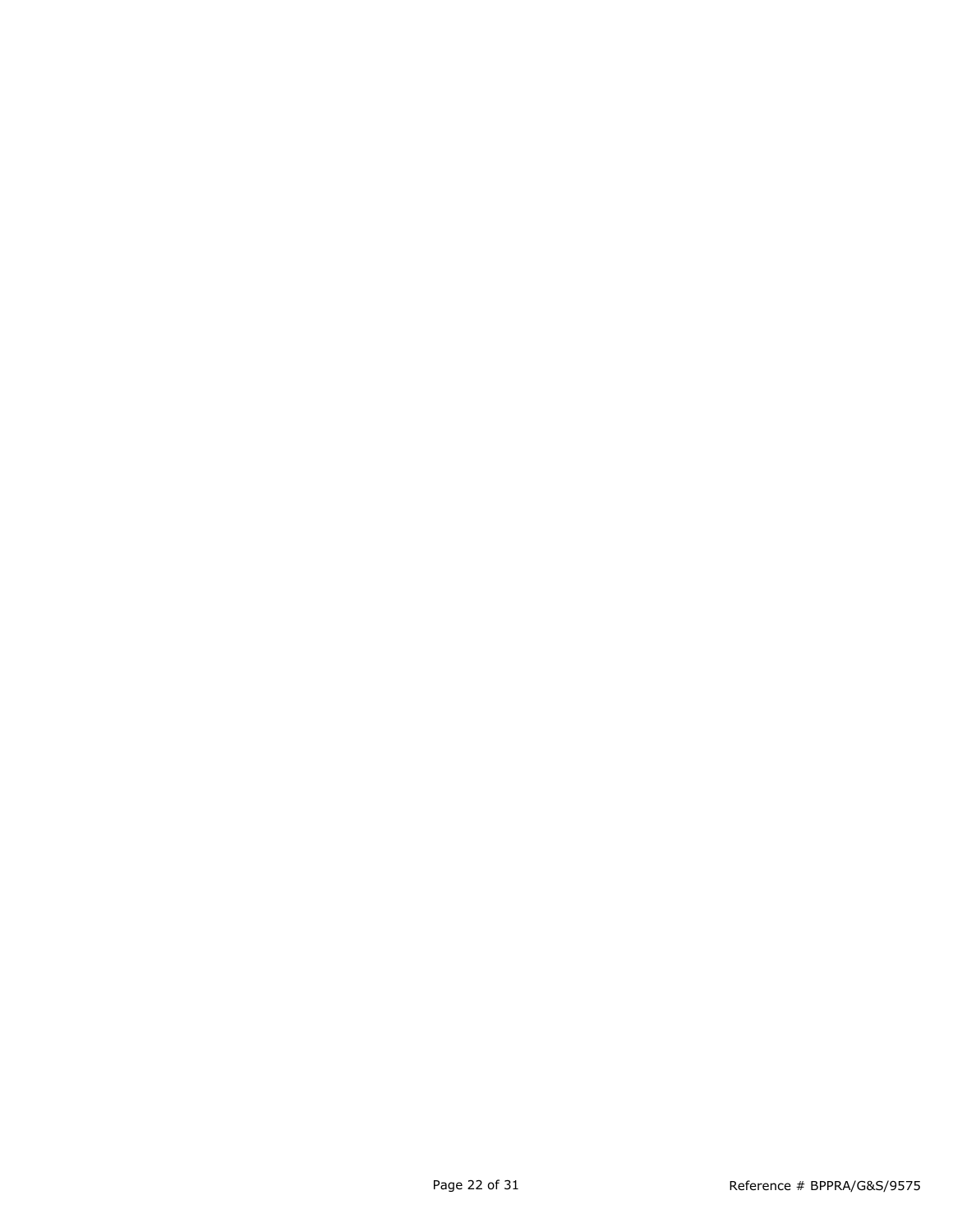# **INSTRUCTIONS FOR PREPARING TECHNICAL BID**

These Instruction are being given for strict compliance by the Bidders. **Failure to fulfill any instruction given here-under may result in dis-qualification of the Bid/s**.

Proposals shall be prepared on following lines: -

- 1. Sealed Envelope containing the Technical Proposal should clearly state:
	- a. <u>**"Name of Bidder**"<br> **b. "Name of Tender**"</u>
	- b. **"Name of Tender\_\_\_\_\_\_\_\_\_"**
	- c. **"TECHNICAL PROPOSAL"**
- 2. The portion of Technical Proposal of this bidding document duly filled, supported with Bidder's covering Letter and the technical Bid on Bidders Letter Head be attached as the Technical Proposal.
- 3. Technical Proposal shall be prepared keeping in view the specifications provided in the Data Sheet and the schedule of requirements.
- 4. Following information should be attached/contained in the Technical Proposal:
	- a. Receipt of payment of **Bidding Document Fee** (If required by the Procuring Agency)
	- b. **Completion time**, which means; time consumed in delivery to the designated location of the Procuring Agency, time required for demonstration, fixation, installation, commissioning & training (as the case may be) of the delivered Items
	- c. Documentary **evidence of fulfillment of eligibility criteria** for Bidders as required by the Procuring Agency.
	- d. Documentary evidence of **fulfillment of complete schedule of requirements as per evaluation criteria** including technical, administrative and service requirements of the Procuring Agency
	- e. **Brochure** / technical literature of the quoted items
	- f. **Description of status** as Dealership / authorization from the manufacturer / authorized importer / distributor / manufacturer / retailer etc. (as the case may be) as required by the Procuring agency in the schedule of requirements
	- g. Description of post-sales services / service contract stating the **terms of sales and after-sales support** (as the case may be) as required by the Procuring agency in the schedule of requirements
	- h. **Guaranty/Warranty** details. (As applicable) as required by the Procuring agency in the schedule of requirements.
	- i. **Format of Product genuineness** / method of Product verification from the Manufacturer, such as unique Product code etc. (Where applicable) as required by the Procuring agency in the schedule of requirements.
	- j. Every page of the **Bid must be numbered, signed & stamped** by the authorized representative.
- 5. Attachment of any document not demanded by the Procuring Agency at instruction 4 of "Instruction for preparation of Technical Bid" is strictly prohibited and may result in disqualification of bid.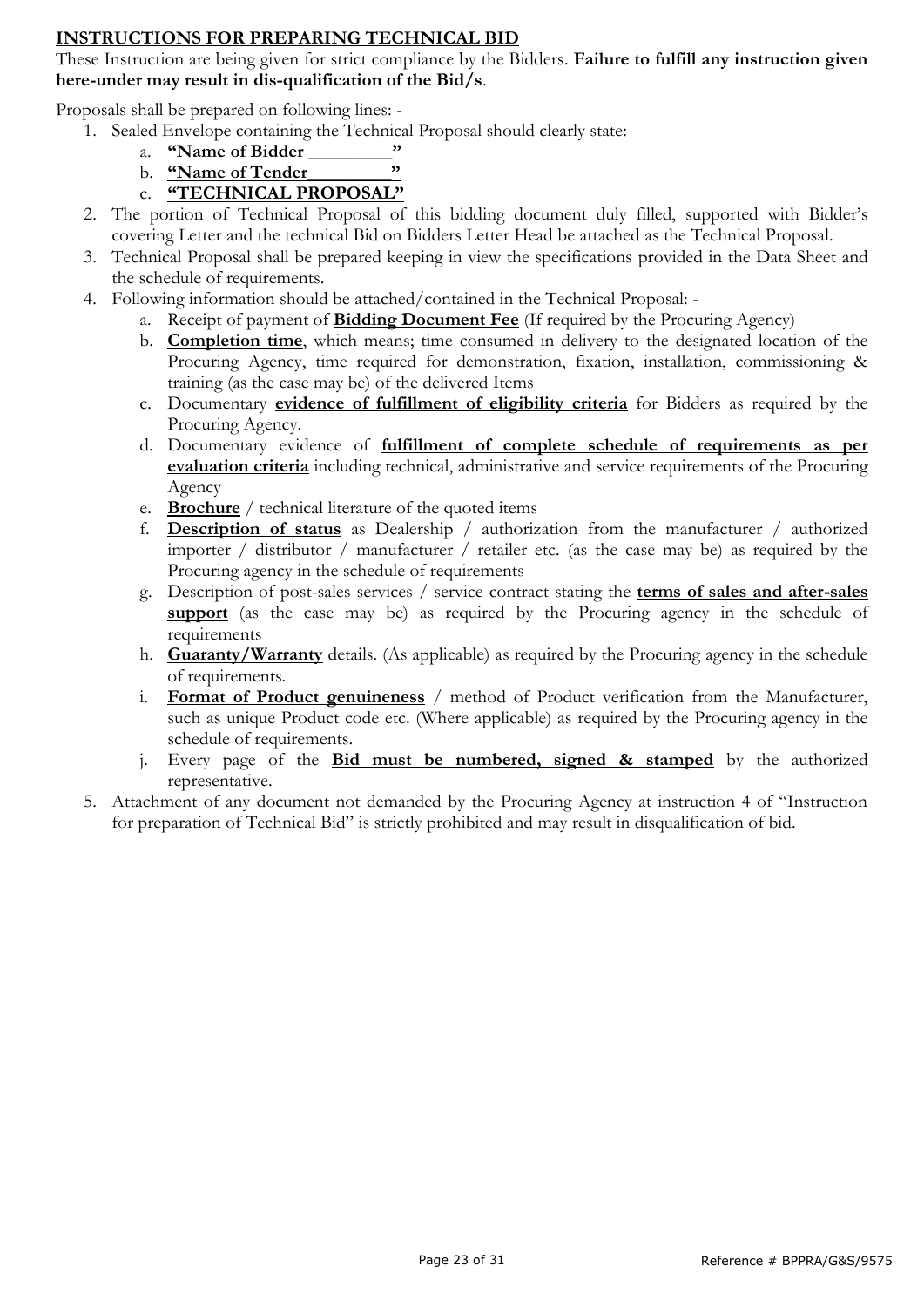# **Evaluation Criteria for Single Stage Two Envelope:** Selection of the successful bidder shall be based on the **Least-Cost Selection Method** which means, **"Eligible Bidder quoting items at the lowest financial cost"**

The procedure shall be applied on knock-down basis as follows: -

1. **Bidders Eligibility Assessment.** Initial evaluation of the Technical proposals shall be carried-out by the **PROCUREMENT COMMITTEE**, as per the requirements of the eligibility criteria laid down under the heading of "Letter of Invitation for Bids – Eligibility Criteria for Bidders" in the following manner:

|                                              |                                                                                                                                                                                                                                                                                                                                             | Bidder 1 | Bidder 2 | Bidder 3 |
|----------------------------------------------|---------------------------------------------------------------------------------------------------------------------------------------------------------------------------------------------------------------------------------------------------------------------------------------------------------------------------------------------|----------|----------|----------|
| <b>Bidders Eligibility Factor</b>            | Requirement                                                                                                                                                                                                                                                                                                                                 | YES / NO | YES / NO | YES / NO |
| Registration with Income<br>Tax              | Copy of NTN attached?                                                                                                                                                                                                                                                                                                                       |          |          |          |
| Registration with Sales-Tax                  | Copy of GSTRN attached?                                                                                                                                                                                                                                                                                                                     |          |          |          |
| Relevant Experience                          | For Self-experienced / Old Firms:<br>_ No. of Supply Orders with<br>relevant completion certificate or<br>Inspection Report of successfully<br>completed similar assignments<br>attached?<br>For In-experienced / New Firms:<br>Signed & stamped copy of MoU /<br>JV or Agreement of support, with a<br>Firm fulfilling the above-mentioned |          |          |          |
|                                              | criteria duly attested by Notary<br>Public attached?                                                                                                                                                                                                                                                                                        |          |          |          |
| Financial Capacity                           | Bank Certificate of Company's Bank<br>Account certifying annual turn-over<br>of PKR. _ For the past _ years<br>attached?                                                                                                                                                                                                                    |          |          |          |
| Agreement with all the<br>terms & conditions | Signature & company seal at every<br>page of bidding document affixed?                                                                                                                                                                                                                                                                      |          |          |          |
| Delivery time                                | Is the quoted completion time within<br>the stipulated time period?                                                                                                                                                                                                                                                                         |          |          |          |
| Any other relevant factor                    | (To be specified by the Procuring<br>Agency if required)                                                                                                                                                                                                                                                                                    |          |          |          |

- i. Firm must score "YES" in all requirements of the eligibility criteria to be categorized as Eligible. "NO" to any requirement of the eligibility criteria, by any bidder shall render the Firm as Ineligible.
- ii. Subsequent upon said assessment, Bidders shall be categorized as:
	- 1. Eligible Bidders
	- 2. Ineligible Bidders
- 2. **Return of Financial Proposals from Ineligible Bidders.** Proposals from Ineligible Bidders shall be declared "Non-Responsive", consequently shall **NOT** be accepted for any further evaluation:
	- i. Their Financial Proposals shall be returned without being opened.
	- ii. Their Bid security shall be released upon their written request.
- 3. **Item-wise / Package-wise** (Select 1 option) **Evaluation.** The Bids received from Eligible Bidders shall then be evaluated by the **TECHNICAL MEMBER / COMMITTEE OR THE PROCUREMENT COMMITTEE ITSELF** (If the required items are not technically complex) for conformance with the required technical qualification (which includes specification, schedule of requirements and all other administrative and legal requirements as stated in the Data-Sheet) on **Item-wise / Package-wise** (Select 1 option) basis, in the following manner: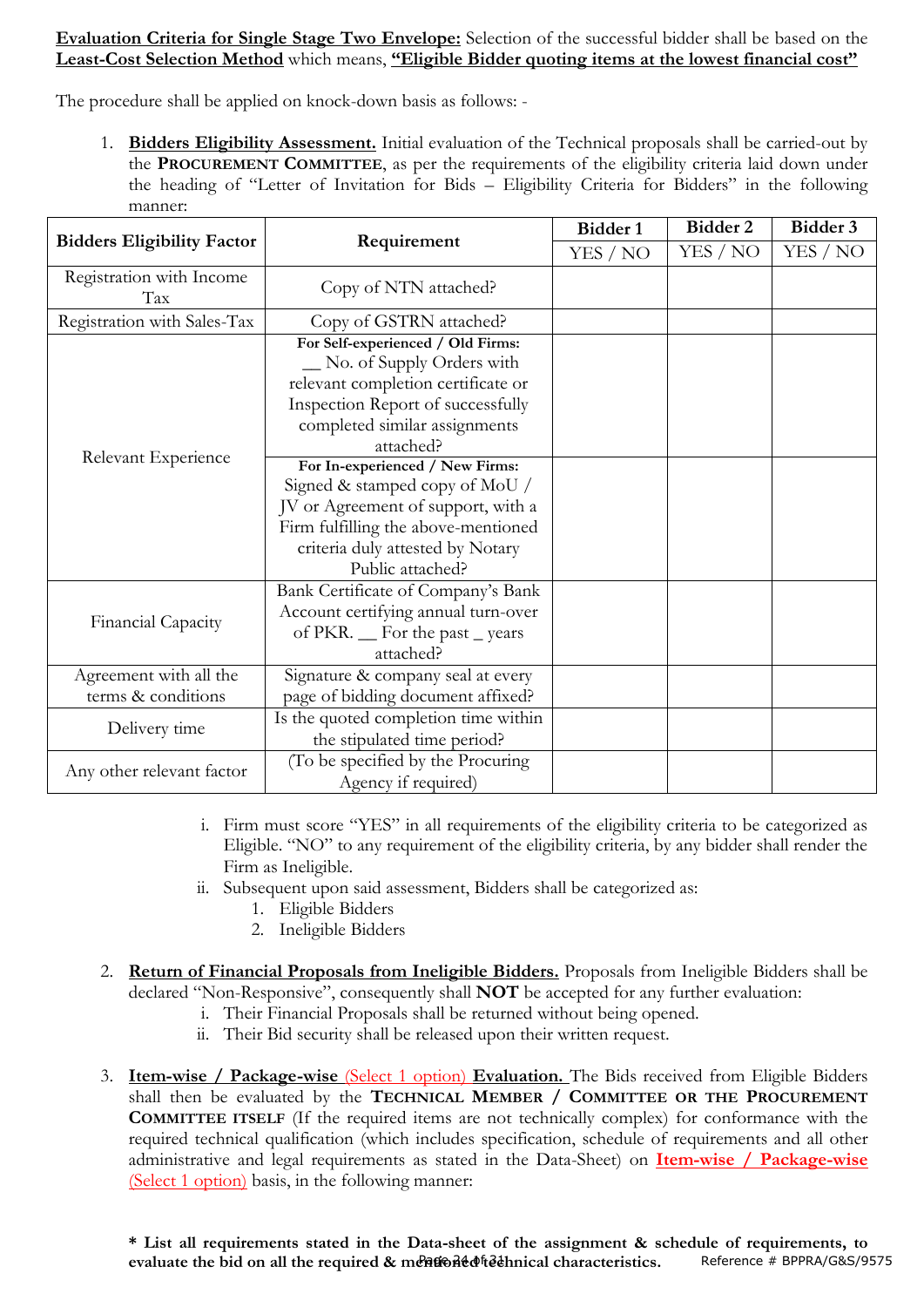- i. Bids conforming to the required technical qualification shall stand Responsive, hence will qualify for Financial Bid opening. All proposals shall be categorized as:
	- 1. Responsive Proposals
	- 2. Non-Responsive Proposals
- 4. **Return of Non-Responsive Proposals.** Proposals not conforming to the required technical, administrative or legal requirements shall be declared as "Non-Responsive" and consequently shall **NOT** be accepted for any further evaluation:
	- i. Their financial proposals shall be returned without being opened.
	- ii. Their Bid security shall be released upon their written request.
	- iii. If the work can be split among multiple vendors and evaluation is being done on itemwise basis, then a Firm shall only be Non-Responsive for specific item/s in which it does not meet the minimum technical qualification. And may be recommended for item/s in which it is technically responsive.
	- iv. Technical Evaluation Report shall be prepared duly signed by all the members of the Procurement Committee, giving **REASONS** for;
		- 1. Acceptance of the Eligible & Responsive Bid/s and;
		- 2. Rejection of the Ineligible &/OR Non-Responsive Bid/s
	- v. Technical Evaluation concludes at this stage.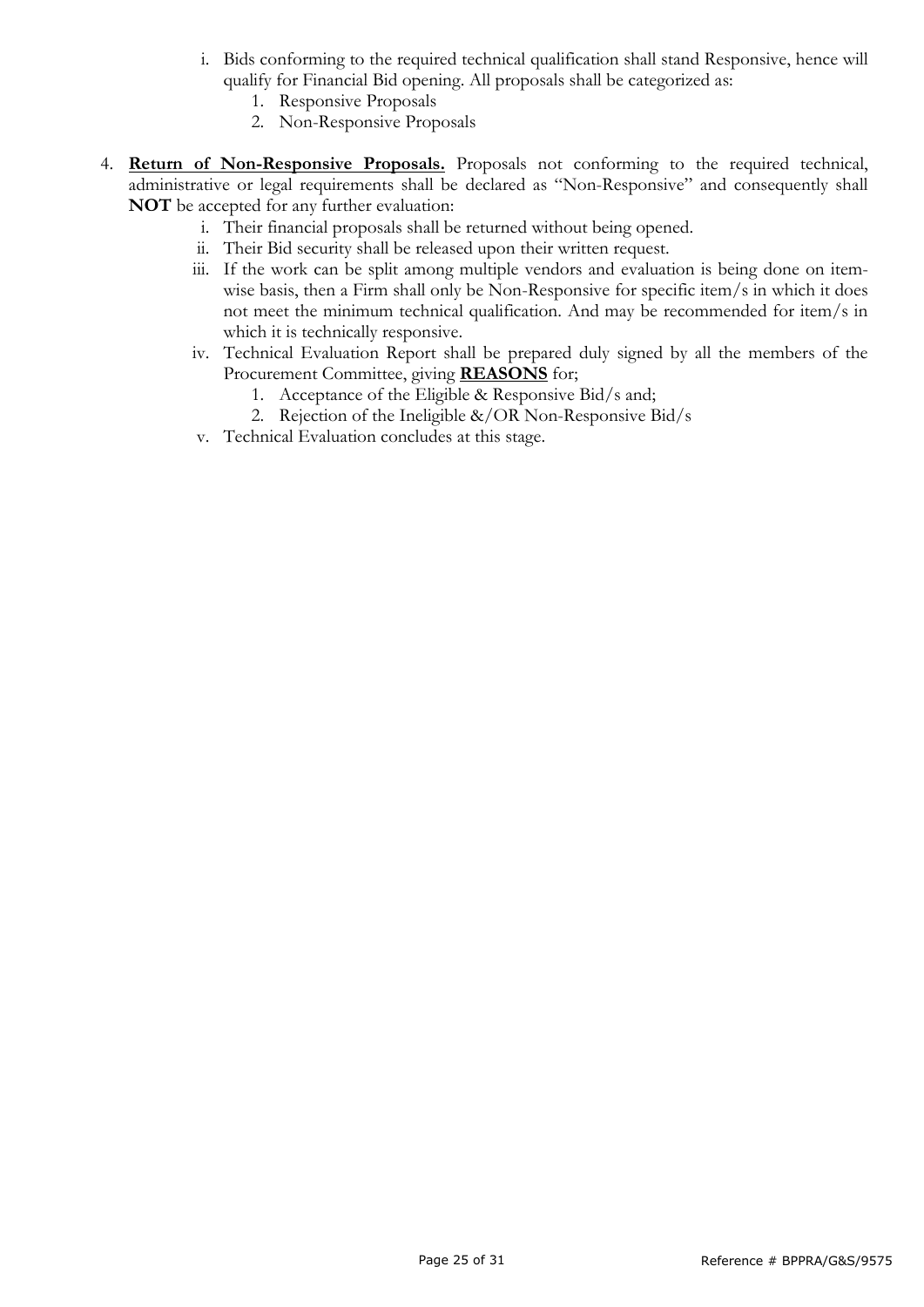5. **Financial Evaluation.** Financial Proposals of the Responsive Technical Proposals shall be publicly opened in the **same/ next** (Select 1 option) meeting as specified in this document under the heading of "Letter of Invitation for Bid". Financial Comparative Statement / Evaluation Report of the "Responsive Proposals" shall be prepared by the **PROCUREMENT COMMITTEE** in the following manner:

|        |                     |                              | Quantity | Unit                                    | <b>Total</b> |
|--------|---------------------|------------------------------|----------|-----------------------------------------|--------------|
| $S$ .# | <b>Item Name</b>    | <b>Item Description</b>      |          | <b>Price</b>                            | <b>Price</b> |
|        |                     | Tyre 175-70 R13 (Imported)   | 16 Nos   |                                         |              |
|        |                     | <b>Seat Cushion</b>          | 04 Sets  |                                         |              |
|        |                     | <b>Floor Carpet</b>          | 04 Sets  |                                         |              |
|        | Cultus              | Foot Mate Plastic            | 04 Sets  |                                         |              |
|        |                     |                              | 04       |                                         |              |
|        |                     | Repair of All Doors          | Vehicles |                                         |              |
|        |                     |                              | (Cultus  |                                         |              |
|        |                     |                              | Car)     |                                         |              |
|        |                     | <b>Engine Overhauling</b>    | Complete |                                         |              |
| 2.     | QAW-8555            | Water Body                   | 01       |                                         |              |
|        | (Cultus)            | Fan Belt                     | 01       |                                         |              |
|        |                     | Wind Screen                  | 01       |                                         |              |
|        |                     | Dash Board                   | 01       |                                         |              |
|        |                     | Side Indicator               | $01$ set |                                         |              |
|        |                     | <b>Bonat Jali</b>            | 01       |                                         |              |
|        |                     | Mud Guard Shield             | 01       |                                         |              |
| 3.     | QAW-8556            | Diki Side Glass              | 01       |                                         |              |
|        | (Cultus)            | Diki Board                   | 01       |                                         |              |
|        |                     | Wheel Cup                    | 01 Set   |                                         |              |
|        |                     | <b>Back Light</b>            | 01       |                                         |              |
|        |                     | Kainchi Bush                 | 01 Set   |                                         |              |
|        |                     | Front Rear Bumper with color | 01       |                                         |              |
|        |                     | Shocks Rear & Front          | 01       |                                         |              |
|        |                     | <b>Steering Box</b>          | 01       |                                         |              |
| 4.     | QAW-8557            | Kainchi and Bushes           | 01 set   |                                         |              |
|        | (Cultus)            | Battery 55A                  | 01       |                                         |              |
|        |                     | Radiator                     | 01       |                                         |              |
|        |                     | Side Indicators              | $01$ set |                                         |              |
|        |                     | Kainchi with bushes          | 01 set   |                                         |              |
|        |                     | <b>Front Shock</b>           | 01 set   |                                         |              |
| 5.     | QAW-8558            | <b>Steering Box</b>          | $01$ set |                                         |              |
|        | (Cultus)            | Front & Back Leather         | $01$ set |                                         |              |
|        |                     | Distributor packing          | 01       |                                         |              |
|        |                     | Front light                  | 01 set   |                                         |              |
|        |                     | <b>Back Hub</b>              | 02       |                                         |              |
|        |                     | <b>Front Leather</b>         | 01 set   |                                         |              |
| 6.     | QAM-5005            | Disk Plate                   | 01 set   |                                         |              |
|        | (Corolla Saloon 2D) | <b>Engine Foundation</b>     | $01$ set |                                         |              |
|        |                     | Wheel alignment              | complete |                                         |              |
|        |                     | Repair of door with wiring   | Complete |                                         |              |
|        |                     | <b>Centre Baring</b>         | 01       |                                         |              |
| 7.     | QAP-5932            | <b>Front Leather</b>         | 01       |                                         |              |
|        | (Double Cabin VIGO) | Cooler Pipe Page 26 of 31    | 01       | <u> Reference # BPPRA/G&amp;S/95</u> 75 |              |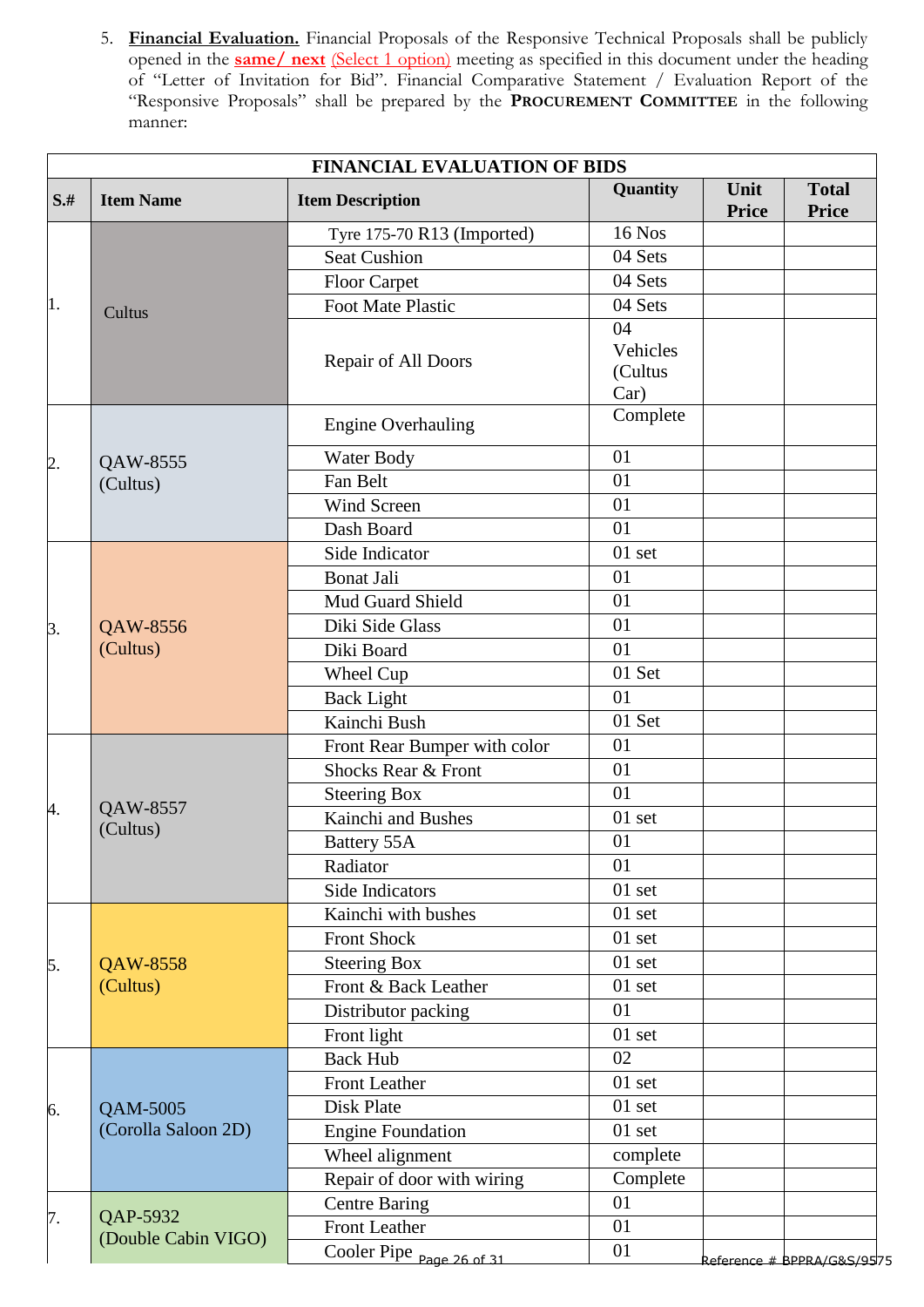|    |                    | <b>Engine Foundation</b>      | $01$ set |  |
|----|--------------------|-------------------------------|----------|--|
|    |                    | Pump atomizer repair          | complete |  |
|    |                    | Half kit of Key               |          |  |
| 8. | <b>Other Items</b> | First Aid Box with Medicine   | 08       |  |
|    |                    | Tool Box with necessary tools | 05       |  |
|    |                    | Labour charges for all work   | complete |  |

- i. Subsequently, the prepared Financial Evaluation Report shall duly be signed by all the members of the Procurement Committee.
- 6. **Recommendation of Procurement Committee & Uploading of Evaluation Report.** After Technical and Financial Evaluation of the Bids, both the Technical & the Financial Evaluation Reports shall be combined, this Report shall be called the "Evaluation Report". The Evaluation Report must clearly state justification for acceptance of lowest evaluated Bid/s, and reason/s for nonacceptance of all other Bids. Consequently, lowest financial Bidder among the "Eligible and Responsive Bidders" shall be recommended for the Award of Contract by the **PROCUREMENT COMMITTEE**. The Procuring Agency shall upload this Bid Evaluation Report at the website of Balochistan Public Procurement Regulatory Authority under the relevant TSE number, at-least ten days prior to the award of Contract. Copy of the same shall be provided to bidders upon their request.
- 7. **Award of Contract.** Contract for Supply of Item/s to the recommended Bidder/s i.e. the lowest evaluated bidder/s (**"Eligible Bidder/s quoting Technically Responsive items at lowest Financial cost, for each item / Complete Package" (Select 1 option)**, shall be placed after ten days of uploading of the Evaluation Report at B-PPRA Website.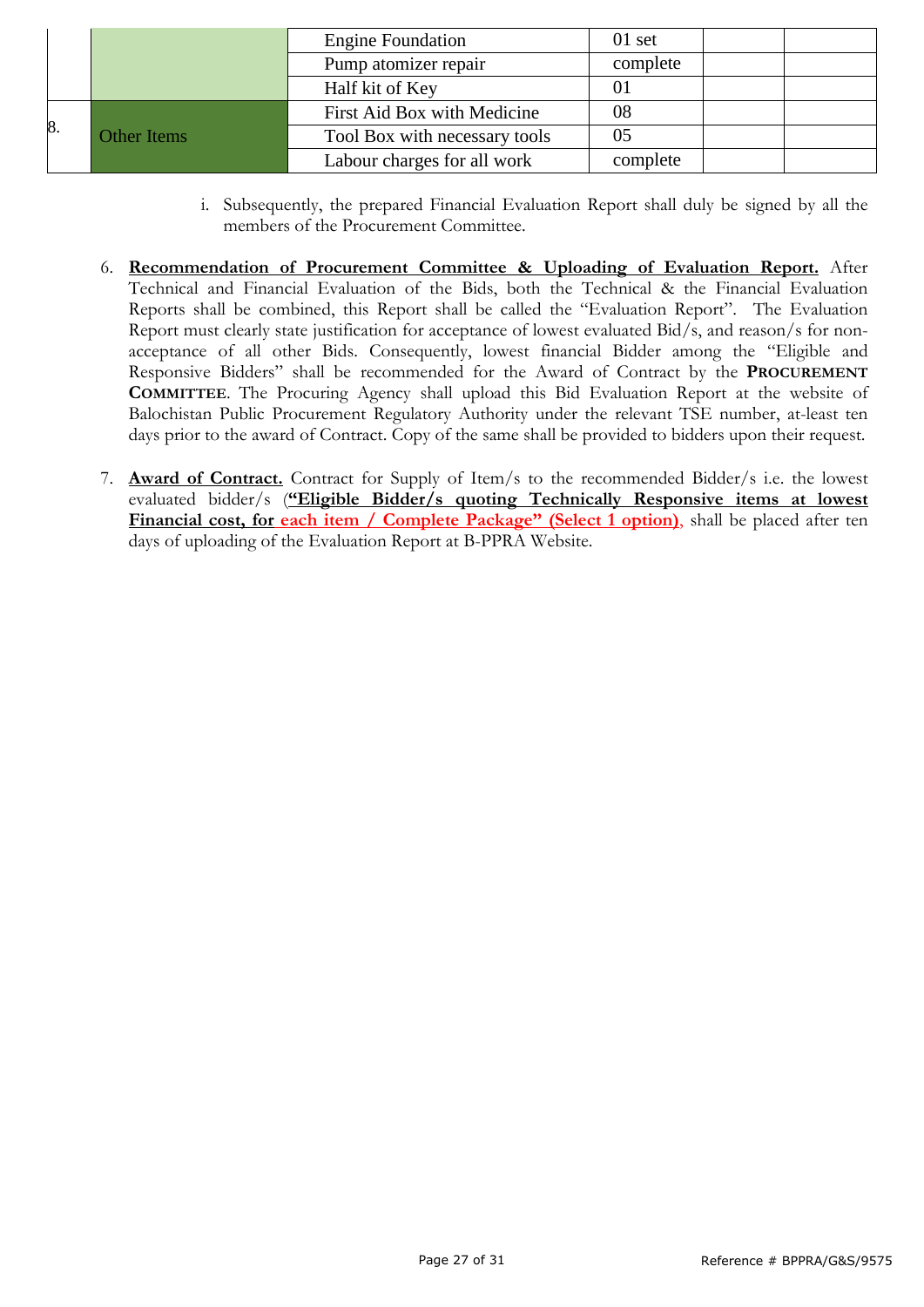# **INSTRUCTIONS FOR PREPARING FINANCIAL PROPOSAL**

These Instruction are being given for strict compliance by the Bidders. **Failure to fulfill any instruction given here-under may result in dis-qualification of the Bid/s**.

Financial Proposals shall be prepared on following lines: -

- 1. Sealed Envelope containing the Financial Proposal should clearly state:
	- a. <u>**"Name of Bidder**"<br>
	b. **"Name of Tender**"</u>
	- b. **"Name of Tender\_\_\_\_\_\_\_\_\_"**
	- c. **"Financial Proposal"**
- 2. The portion of Financial Proposal of this bidding document duly filled, supported with Bidder's covering Letter be attached as the Financial Proposal of the bidder
- 3. Following information should be attached/contained in the Financial proposal :
	- a. Original Bid Security
	- b. Original Performance Security (If required by the Procuring Agency)
	- c. The Financial Bid on the bidders letter head in the following format:

| S.<br>No. | Item Name / Model No. /<br>Description | Quantity | Unit<br>Price | Total<br>Price |
|-----------|----------------------------------------|----------|---------------|----------------|
|           |                                        |          |               |                |
|           |                                        |          |               |                |
| っ         |                                        |          |               |                |
|           |                                        |          |               |                |
|           |                                        |          |               |                |

- d. Any other information relevant to the technical aspect of the items deemed necessary by the Bidder to mention.
- 4. Serial Numbers of items must be quoted as mentioned in the "Bidding Document" (in-case of difference in serial numbers between "Bidding Documents" and "Financial Bid" the bid may qualify for rejection.
- 5. No technical detail / specification may be mentioned in the financial bid. In-case of multiple offers/ items quoted against a single item, each item may be distinguished as option  $\#$  a, b, c etc. against the respective Serial No.
- 6. Offer must be quoted on TCA (Total Cost of Acquisition) basis at the risk & cost of the bidder. This means:
	- i. ALL costs (including duties, taxes & other Govt. payables) incurred up-to delivery at the designated location of the Procuring Agency
	- ii. Loading, unloading and other labor charges
	- iii. Complete services as required in the schedule of requirements of this bidding document
	- iv. Cost including fixation, assembling, dismantling etc. (As & where applicable)
- 7. Taxes must be included along-with the price of each item
- 8. In-case of any Tax exemptions, exemption certificate from the concerned Tax Office / Regional Tax Office pertaining particularly to this case may be provided; otherwise taxes shall be deducted as per Government Policy / Rules
- 9. Every page of the Bid must be numbered, signed & stamped by the authorized representative.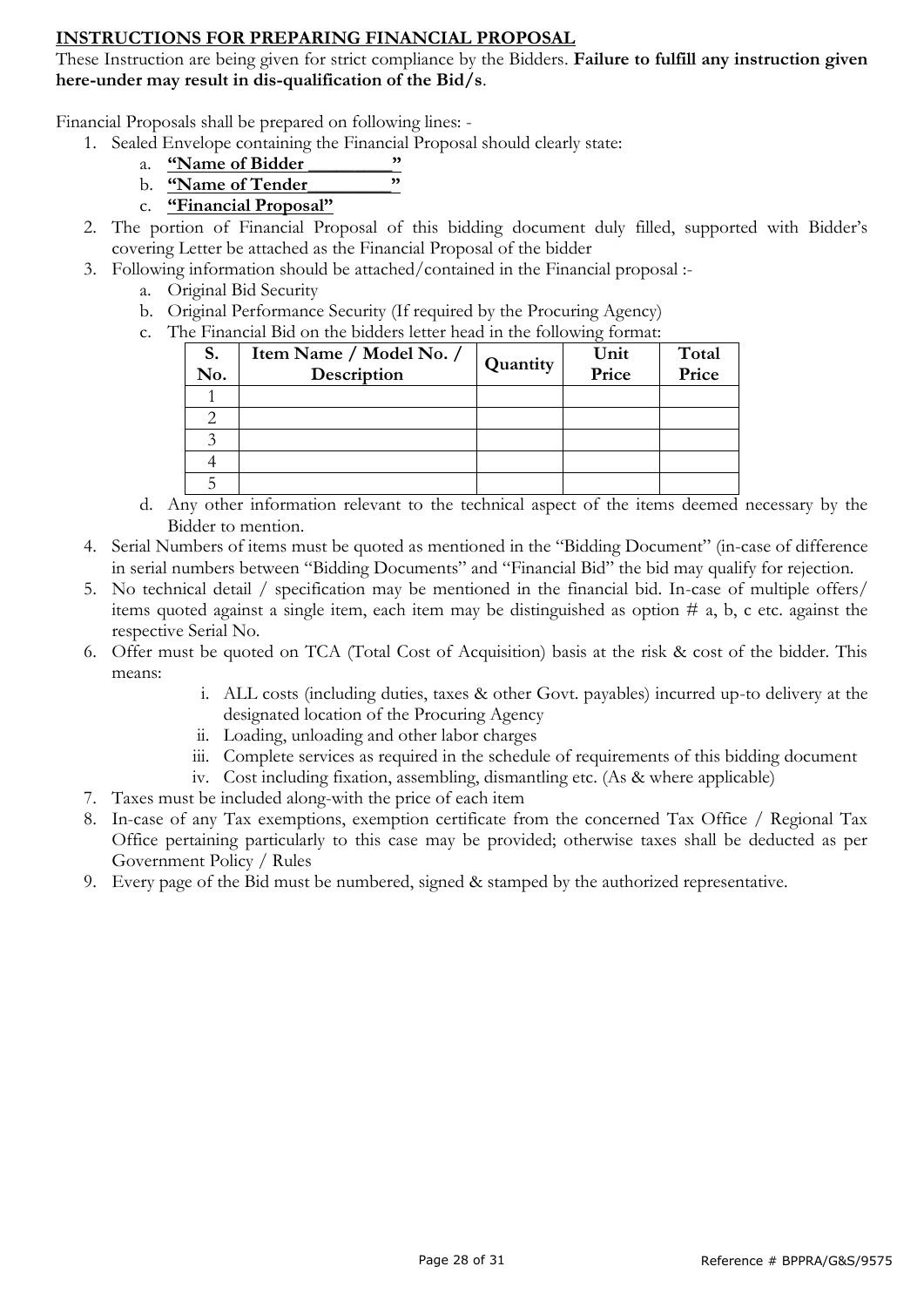# **GENERAL TERMS & CONDITIONS**

- 1. Items will be delivered within 07 days or earlier on receipt of supply order.
- 2. Items must be delivered at BEF office, House # 01/10/11, Shalimar City, near NADRA verification Centre, Airport Road, Quetta within the time limit mentioned in the supply order.
- 3. No transportation and carriage charges will be paid for delivery.
- 4. Income Tax & Sales Tax will be deducted as per Government rules.
- 5. Warranty period of the items must be mentioned in quotations which should not be less than one year.
- 6. If any fault/defect occurs in the equipment during the warranty period, it will be done/replaced by thesupplier at his own risk and cost.
- 7. Free services after sale if any may be indicated in quotations.
- 8. The bids will be evaluated as per specifications laid down in tender document for the equipment proposed for purchase. The bids which will not according to prescribed specifications of the equipmentand terms and conditions of tender, will not be entertained. The supplier will have to sign a contract agreement/letter of acceptance with BEF.
- 9. The bid with lowest cost conforming to the specifications and other prescribed conditions shall be considered for issuance of Supply Order.
- 10. No advance payment will be made to the contractor. The payment will only be made on successful supply of the items.
- 11. Any other terms or conditions deemed necessary by the procuring agency.

## **Instructions for Bidders/ Suppliers**

- 1. The bid must be submitted in original tender documents obtained online from from the office of the **Balochistan Education Foundation HOUSE # 01/10/11, SHALIMAR CITY, NEAR NADRA VERIFICATION CENTER, AIRPORT ROAD, QUETTA** as a cash payment of Rs.500
- 2. The bidder must quote the specification and rates of all items mentioned in data sheet, otherwise will beconsidered as non-responsive.
- 3. The bidder must quote the rate of each item separately and should be valid up to 30.06.2022.
- 4. The tender must be submitted on the printed pad of the firm/ supplier in sealed cover and the originalreceipt of tender fee must be attached with the bidding documents.
- 5. The bidder shall submit all documents relevant to the "eligibility criteria for bidder and Technicalevaluation criteria" mentioned above.
- 6. Firm/ company/supplier blacklisted by any department are not eligible to participate in the bid.
- 7. The offer shall remain open for acceptance for the period of (30) days from the date of opening of tender.
- 8. The contractor cannot sublet or assign the whole or any part of the contract to any other company/firm/ person.
- 9. The contractor shall obtain all the information pertaining to contract before submitting the tender;otherwise, no reason will be acceded.
- 10. Only one authorized representative is allowed to attend the bid opening meeting.
- 11. The Purchaser, reserves the right to increase or decrease quantities of supplies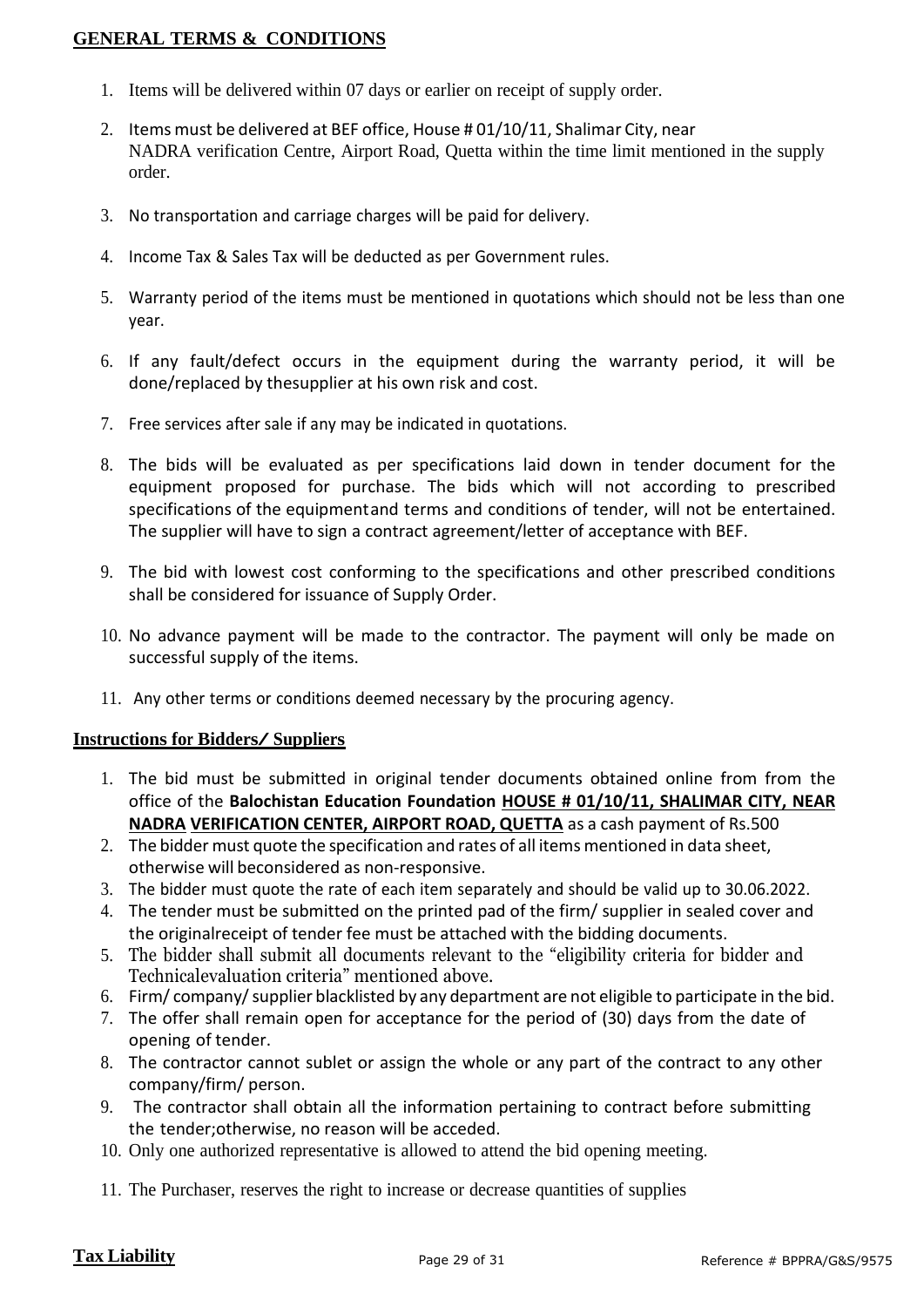- 1. Complete Tax liability is to be borne by the Vendor
- 2. Quoted prices shall be inclusive of all applicable Taxes, be filled item-wise as per the aforementionedformat and may not be applied to the sub-total of the package.
- 3. In-case of any Tax exemptions, exemption certificate from the concerned Tax Office / Regional Tax Office pertaining particularly to this case may be provided; otherwise, taxes shall be deducted as per ofBalochistan Rules.

# **CURRENCY & BID VALIDITY**

- 1. Tenders must be quoted in Pakistani Rupees (PKR).
- 2. Validity of the bid would be 90 days from the date of Tender opening.